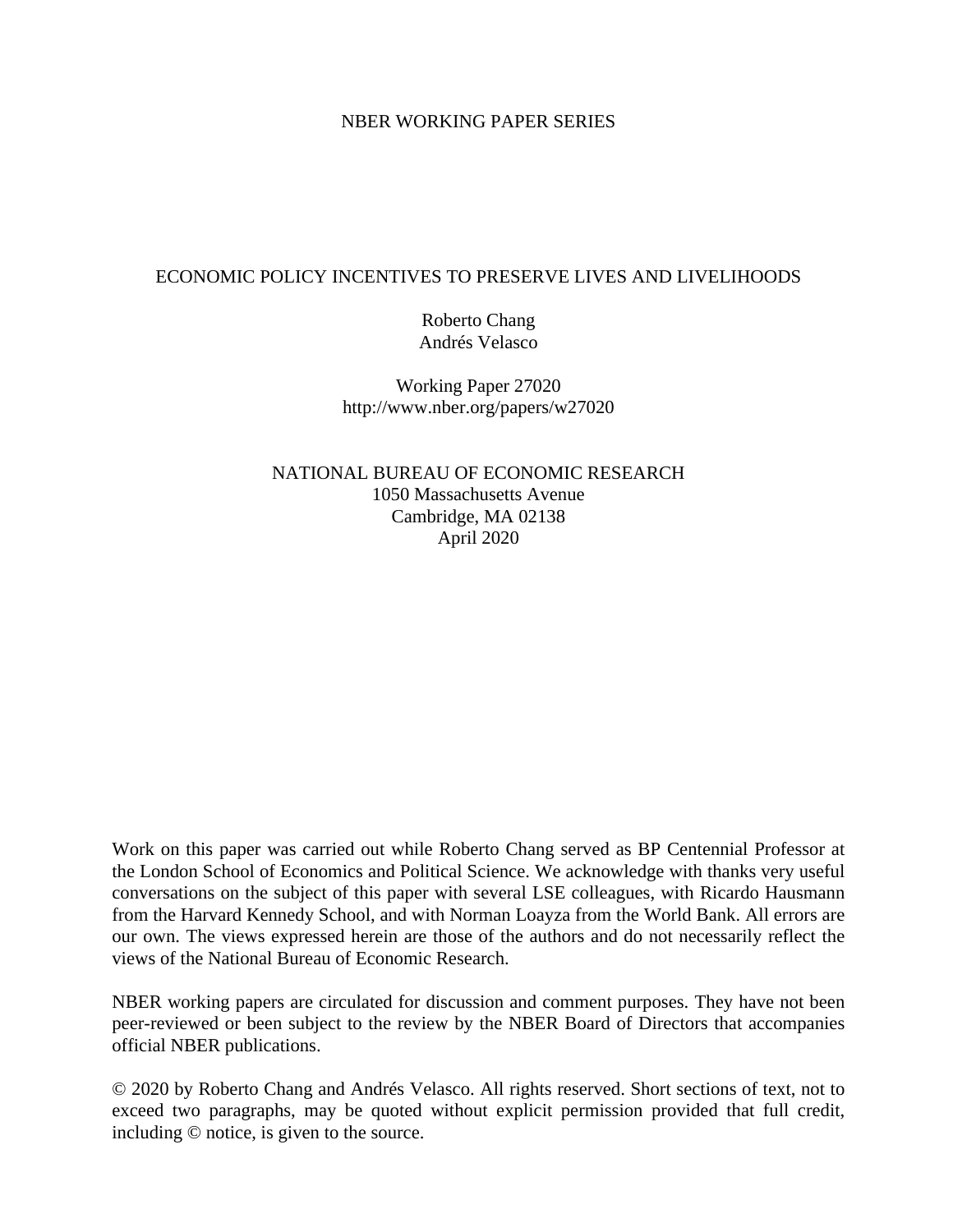Economic Policy Incentives to Preserve Lives and Livelihoods Roberto Chang and Andrés Velasco NBER Working Paper No. 27020 April 2020 JEL No. E6,F4,H12

#### **ABSTRACT**

The Covid-19 pandemic has motivated a myriad of studies and proposals on how economic policy should respond to this colossal shock. But in this debate it is seldom recognized that the health shock is not entirely exogenous. Its magnitude and dynamics themselves depend on economic policies, and the explicit or implicit incentives those policies provide. To illuminate the feedback loops between medical and economic factors we develop a minimal economic model of pandemics. In the model, as in reality, individual decisions to comply (or not) with virus-related public health directives depend on economic variables and incentives, which themselves respond to current economic policy and expectations of future policies. The analysis yields several practical lessons: because policies affect the speed of virus transmission via incentives, public health measures and economic policies can complement each other, reducing the cost of attaining desired social goals; expectations of expansionary macroeconomic policies during the recovery phase can help reduce the speed of infection, and hence the size of the health shock; the credibility of announced policies is key to rule out both self-fulfilling pessimistic expectations and time inconsistency problems. The analysis also yields a critique of the current use of SIR models for policy evaluation, in the spirit of Lucas (1983).

Roberto Chang Rutgers University Department of Economics 75 Hamilton Street New Brunswick, NJ 08901 and NBER chang@econ.rutgers.edu

Andrés Velasco School of Public Policy London School of Economics and Political Science Houghton Street London WC2A 2AE United Kingdom A.Velasco1@lse.ac.uk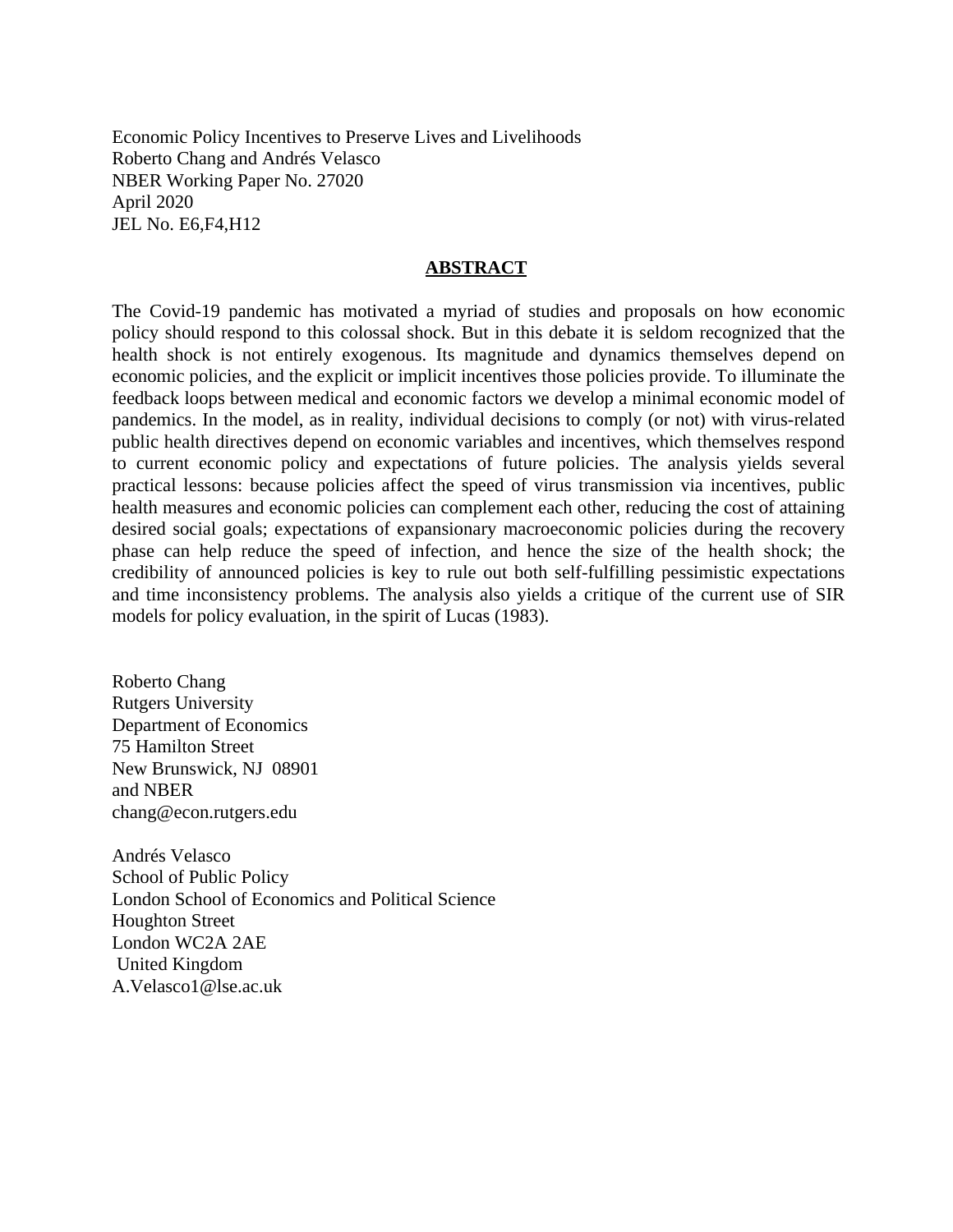### **1. Introduction**

Imagine you are a middle-aged person living in a middle-class neighborhood in one of the world´s great cities. It has been a month since the government confined you and your family to your flat, and you are getting anxious. You are not one of those privileged professionals who can do all of your work online. Instead, you run the kind of small business that requires face-to-face contact, all day long. The government postponed some of your tax payments and the bank gave you a bigger credit line. But nonetheless your cash reserves are running low. As is the patience of your employees, who send ever more frequent messages asking when they will able to go back to work. They understand taking public transport to get to their jobs is risky, but staying home with the prospect of much-reduced incomes is looking riskier still. Your business could afford to remain closed for another month if you were certain the economy would spring back to normal at the end of that period, but nowadays … who can be certain about anything?

Much has been written since Covid-19 hit about the stark choices governments face between preserving lives and preserving livelihoods. Much less has been said about the equally stark choices regular citizens face. Yet in the end, what citizens do could be at least as important as what governments do in determining how, when and at what cost we overcome the pandemic.

If the those regular citizens live not in prosperous New York, London or Milan, but in Manila, Sao Paulo or Lagos, the choices they face will be particularly unappealing. Initial income levels matter. Going for two or three months with reduced or no paycheck may be feasible for well-off families in rich countries, but not for households in developing countries whose incomes hover barely above the survival line. In the developing world the prevalence of informal jobs in informal firms further hinders the policy response, since governments may be unable to identify and get emergency financial aid to the workers and firms that need it. In the absence of past tax returns and accounting statement, banks may not be able to lend in order to tide people over until the crisis ends.

And where governments have been inept, corrupt, or both, citizens may ignore their entreaties to stay locked down –or to return to work when the time comes. Even worse: because people´s willingness to forego income today hinges crucially on their confidence they will enjoy restored incomes in the future, trust in government policies, and the credibility of government announcements of an eventual recovery, are absolutely crucial for fighting the pandemic. But in countries where governments have seldom delivered on past promises, why should citizens believe them now?

To make sense of all of these complex and possibly conflicting factors, we need an *economic*  theory of pandemics. And what the world has at its disposal today, for the most part, are *epidemiological* theories of pandemics. The difference is not just academic. *Epidemiological* theories are backward-looking: people´s past choices determine how many cases of infection there are today. By contrast, *economic* theories are forward-looking: people´s choices today – including the decision to engage or not in risky behavior that could result in infection— depend crucially on what they expect the future will bring.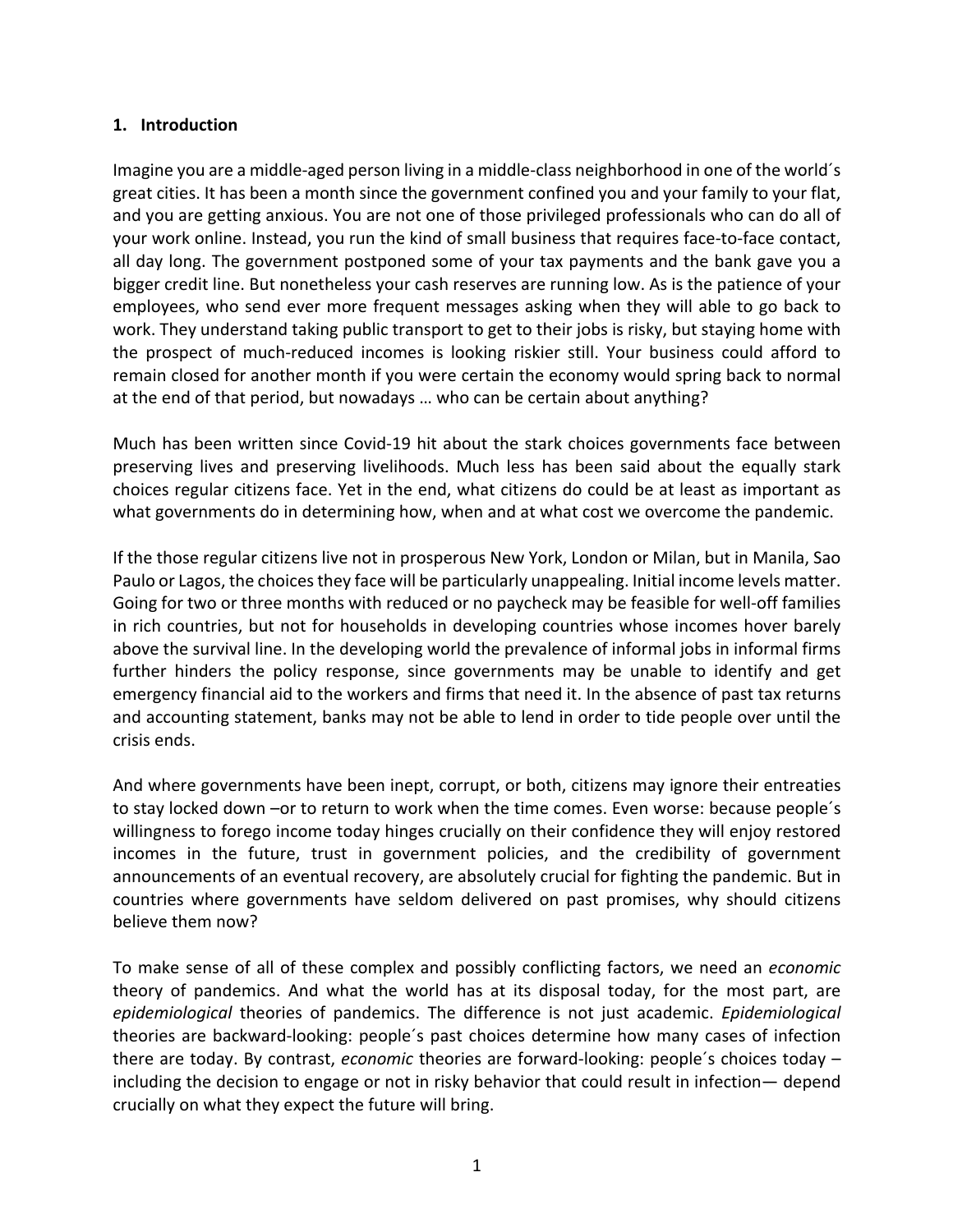An economic theory of pandemics is also necessary for the proper design of what government should and should not do during a pandemic. That is because economic policies can not only alleviate the economic and social effects of disease, but also change the severity of the pandemic itself. They can do so by changing the incentives that people face when making choices that, explicitly or implicitly, determine their risk of infection.

If this is so, then the analysis of alternative policies should take into account their possible incentive effects and the resulting impact on the dynamics of disease. Badly designed economic policies can be at odds with lockdowns, social distancing and other public health measures. But, our analysis shows, thoughtful economic and public health policies can also reinforce each other in reducing the impact of the pandemic.

To illuminate the feedback loops between medical and economic factors, we develop a minimal economic model of pandemics. In the model, epidemiological dynamics are similar to those in the standard SIR (susceptible-infected-recovered population) models. But, in contrast with those models, here contagion dynamics are affected by economic choices about whether to work or stay at home, today and in the future. In spite of its simplicity, the model yields interesting and sometimes unexpected results.

Unsurprisingly, the decentralized equilibrium of our economy is inefficient, because an externality is at work: when deciding whether or not to stay at home, people do not take into account the impact of their choice in the relative numbers of healthy and infected people "out there" in the workplace, and therefore on the overall speed of disease transmission.

Less obviously, the externality means that people can behave in a manner that is too risk-averse relative to the social optimum. If many infected people are at work already, and there isn´t enough testing to identify them and compel them to stay home, then having one more person go to work could in fact reduce the share of infected people in the workforce, and therefore cut back on the risk of infection. Since people do not internalize this effect, they choose to stay away from work even in circumstances when this is not socially desirable.

Multiple expectational equilibria can also occur. If one person expects others to behave in such a way as to reduce the risk of infection, then it can pay off to ignore lockdown provisions and go to work. An equilibrium follows in which no one stays home. Conversely, the expectation that others will stay home can make it attractive to stay home, and society ends up in a full —and fully voluntary— lockdown. These equilibria can be Pareto ranked. We show the economy need not land in the outcome a benevolent social planner would have chosen. Depending on parameter values, full lockdown and no lockdown at all can be equilibrium outcomes, even when neither is optimal.

Using this model we then turn to the effects of alternative economic and public health policies. We show that several economic policies can make a difference not only for economic payoffs but also for health outcomes. One such policy is paying people to stay home during the infection period.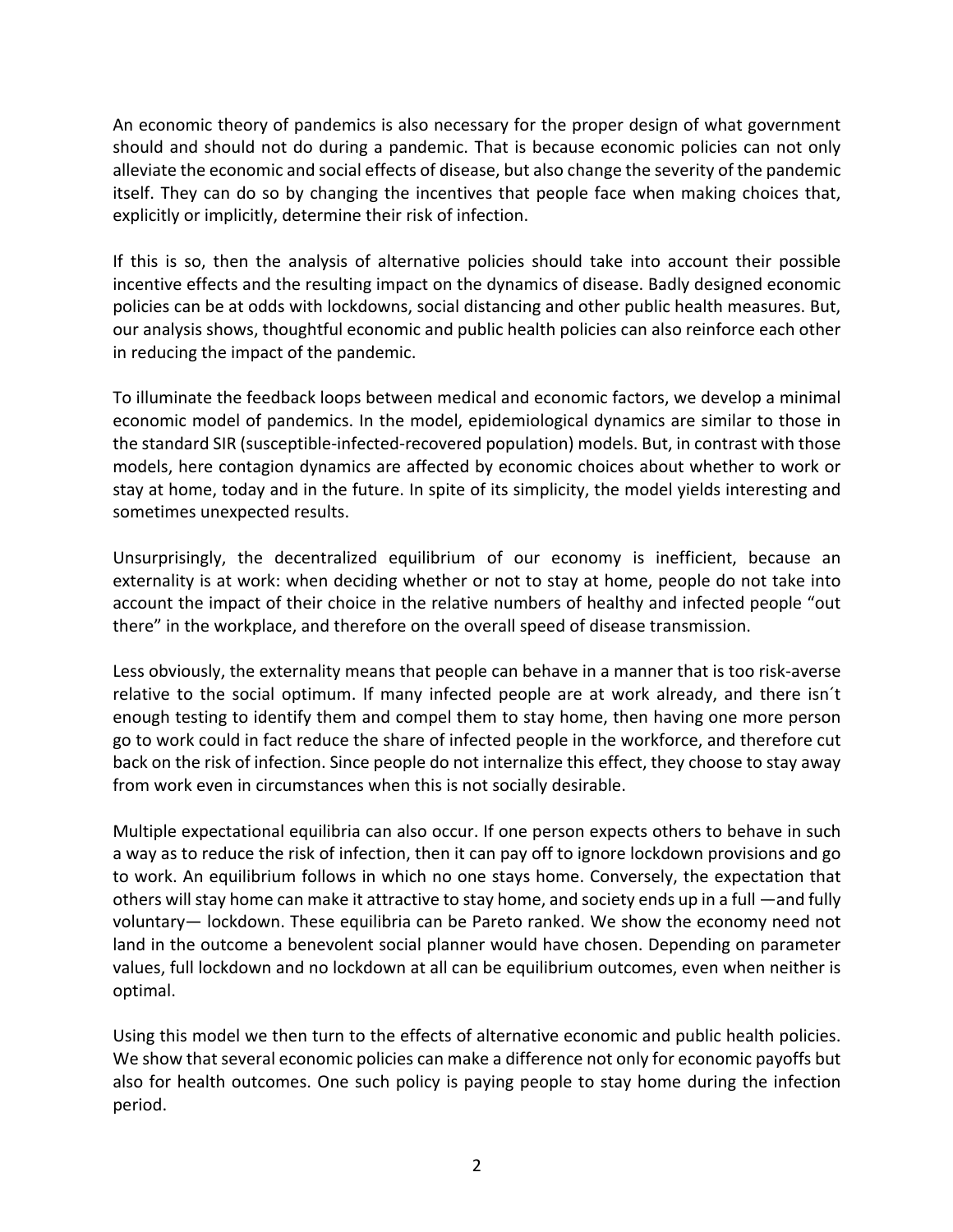Such a transfer can induce more people to stay home, reducing contagion. But, we show, not just any payment will do. The transfer has to be large enough to induce expectations that other people will also stay at home. If too small, the transfer by itself will not succeed in eliminating the equilibrium in which everyone goes to work. Yet the transfer policy can work if complemented by fines on people who break a government-mandated lockdown. This illustrates how economic and public health policies can complement one another. An implication is that economic policies that provide appropriate incentives can reduce the costs of lockdowns something government will like to hear, since the productivity and fiscal costs of generalized lockdowns are huge.

Strikingly, expectations of policies to be enacted after the initial contagion phase is over can matter for the extent of contagion itself. Any policy that causes people to expect higher future wages or, more generally, higher economic returns to being healthy —and therefore able to work— can induce individuals to stay home during the contagion phase. This is a novel reason to support expansionary policies to be implemented once the pandemic has peaked: if people come to expect them, they will have more reason to avoid infection today.

The danger, on the other hand, is that if people are pessimistic about the future they will behave today in ways that increase the risk of infection —and as a result make that pessimism selffulfilling. Another danger is time inconsistency: after the pandemic has peaked the policymaker may find it that the cost of honoring the promise of wage subsidies or fiscal expansion is too high, and may therefore renege on the earlier announcement. This suggests that only governments with credible leadership and a history of respecting promises will be able to generate the kind of expectations of future policy that can help contain the pandemic today.

Finally, we also show large-scale testing to be a promising policy. But the conclusion comes with a twist: because testing reduces the risk of going to work, governments will have to pay people more to persuade them to stay home. So testing may have an indirect fiscal cost, unacknowledged so far.

The paper is structured as follows. Section 2 sets up our basic economic model of pandemics. Section 3 discusses the individual decision of whether to stay at home or working, and hence of how much exposure to infection risk is tolerable. Section 4 characterizes the general equilibrium of the model, while Section 5 contains a discussion of welfare aspects.

We develop our policy analysis in sections 6 and 7. Section 8 speculates on possible extensions, offers conjectures, and suggests additional implications. In that section we also relate our analysis to other existing work. Section 9 concludes.

## **2. A model of epidemics and economic incentives**

Consider a simple model of an economy that lasts two periods,  $t = 0, 1$ . One can think of period 0 as the initial contagion stage and of period 1 as the recovery phase.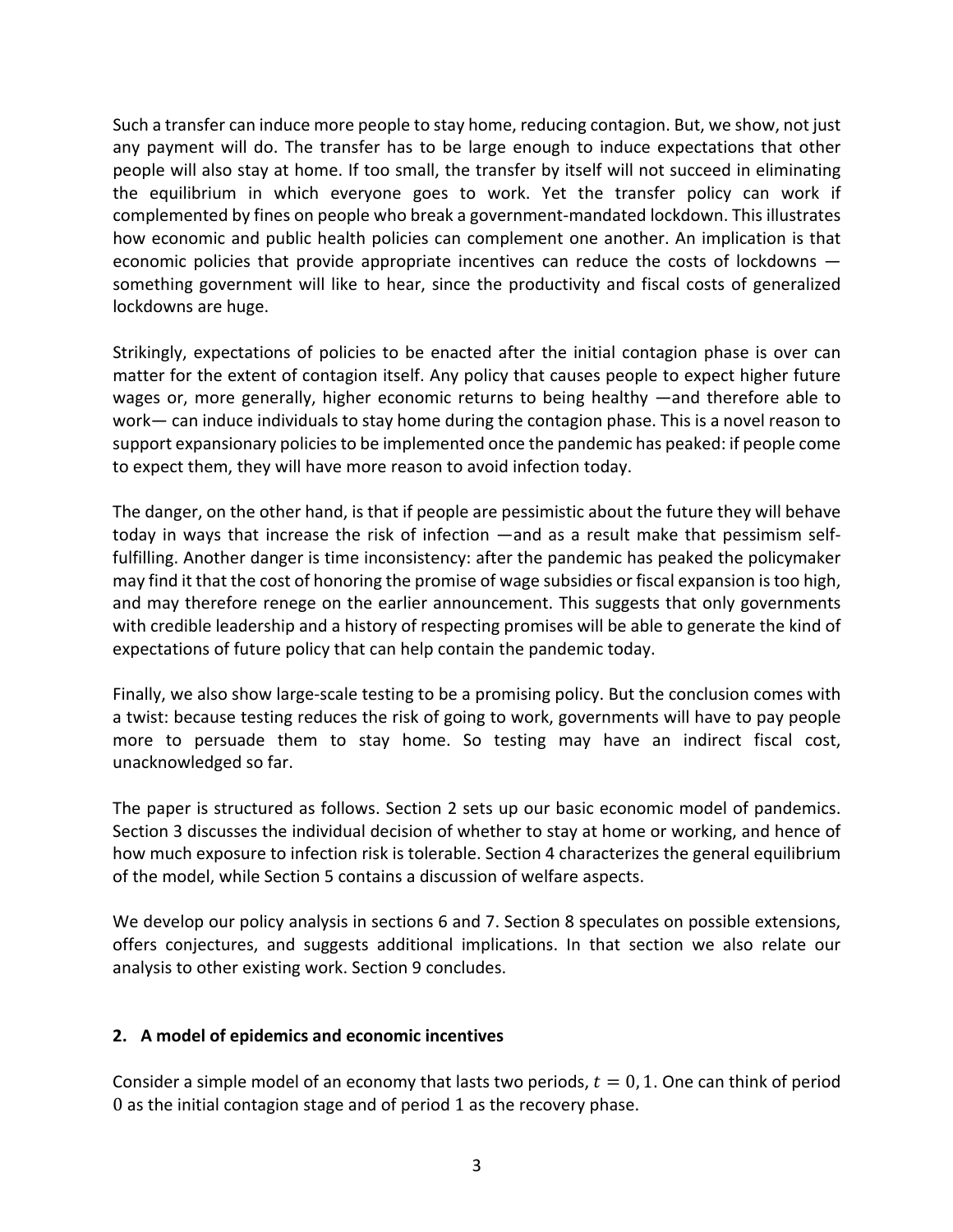There is a continuum of agents. Population is constant and its size normalized to one. There are two locations we call "home" and "work". Each individual who goes to work in period  $t$  produces a quantity  $w_t$  of a single final good, so total output in this economy depends on the number of people who work outside their homes. Normally everyone would go to work, but these are not normal times.

At the beginning of time a fraction  $1 - h_0$  of the population is infected with a virus. The rest are healthy. Assume further that a fraction  $q$  of the whole population is impossible to reach or test. As a result, in period 0 people in that group always go to out to work. Being drawn randomly from the whole population,  $qh_0$  are healthy and  $q(1 - h_0)$  are infected.

The remaining  $1 - q$  people are available for testing.<sup>1</sup> Assume for simplicity that all are tested. Naturally,  $(1 - q)h_0$  are revealed to be healthy and  $(1 - q)(1 - h_0)$  are revealed to be infected. Those who learn they are ill are compelled to stay home and remain isolated. But each healthy person must decide whether to stay home or go to work. Call these people "decision-makers".

A decision-maker's choice is not trivial. If she stays home she has given earnings  $e_0$ , also in units of the good. She earns  $w_0$  if she goes to work, but can contract the virus if she meets an infected person. As with all infected agents, the decision-maker must stay home at *t* = 1 if she gets the virus. In addition to being unable able to work, infected people suffer a utility loss χ. This is meant to capture the direct pain and suffering associated with illness.

The key aspect of this model is that the evolution of contagion is determined by people's choices, which are health choices but also economic choices. To see this, let  $p$  denote the fraction of decision-makers who choose to go to work, and let be  $\phi$  the probability that a healthy individual who goes to work does not get infected with the virus. It follows that the number of healthy people in the final period is

$$
h_1 = h_0 - (1 - \phi)[qh_0 + p(1 - q)h_0]
$$

The previous expression is just like the key equation in the famous SIR model of infectious transmission (Kermack and McKendrick, 1927), except that here  $\phi$  depends on  $p$ . This apparently minor difference turns out to be crucial, since  $p$  (and therefore  $\phi$ ) are *endogenous*: they depend on the choices of decision-makers and reflect expectations about economic policy.

Period 1 is very simple. Health status becomes public information at the end of period 0 and infection lasts until the end of period 1. So in that period  $1 - h_1$  people are ill and must stay home, in which case they earn some amount  $e_1$ . The remaining  $h_1$  people are healthy and, assuming  $w_1 > e_1$ , they choose to work and earn  $w_1$ .

 $1$  Here and in the remainder of the paper we refer to antigen testing —that is, testing to detect if a person is currently infected. There is also antibody testing, which detects whether a person has developed immunity to the disease.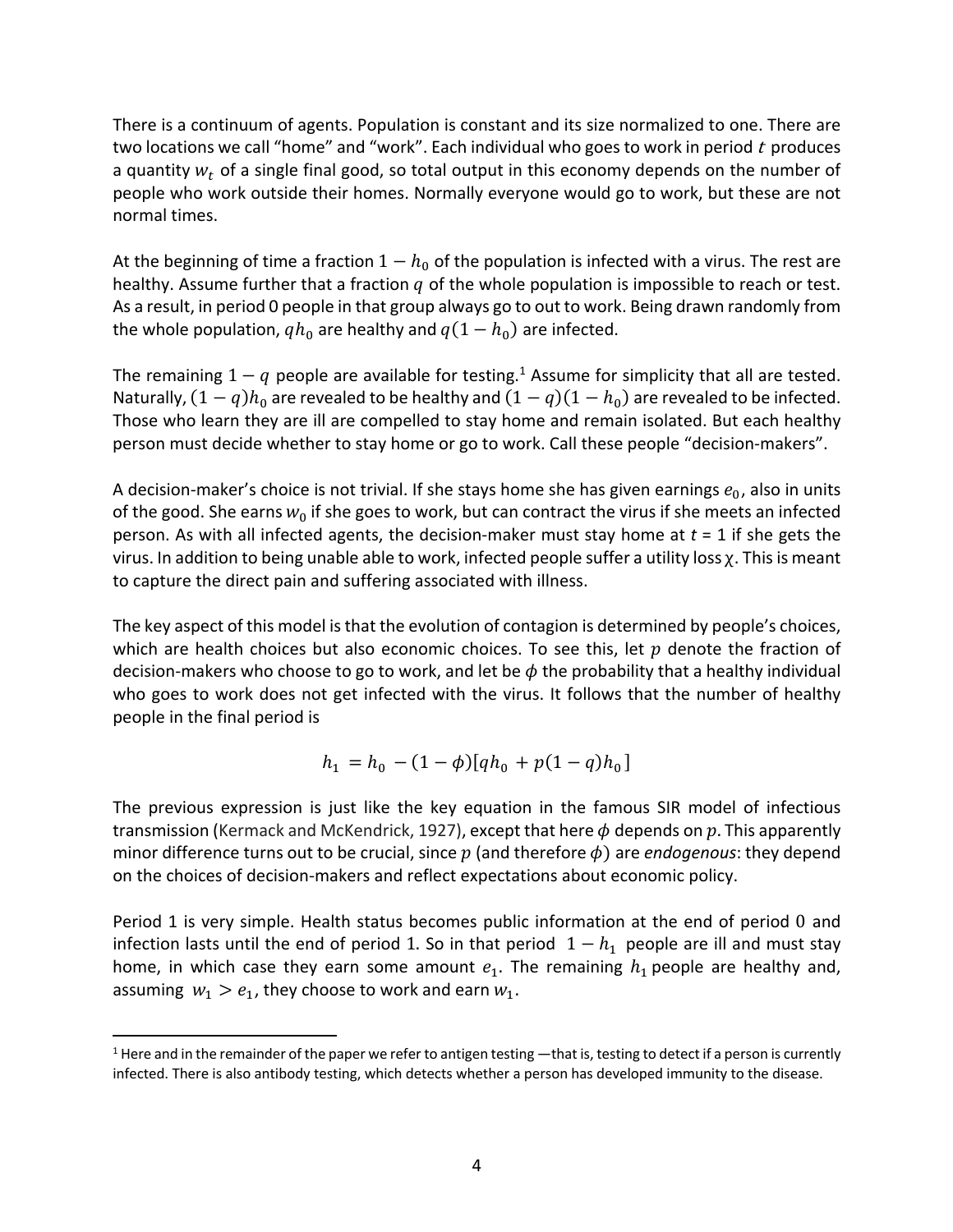How do people become infected? Healthy individuals can only catch the virus if they go to work in period 0. There is no contagion at home, reflecting the assumption that sick people are isolated.

In the workplace, the basic assumptions of the SIR model apply. When at work a person can be the victim of contagion by randomly meeting an already-infected co-worker. It follows that the probability that a healthy person at work is still healthy in the final period is simply equal to the percentage of the working population that is healthy. That is,

$$
\phi = \frac{qh_0 + (1-q)ph_0}{q + (1-q)ph_0} < 1
$$

The probability that a healthy agent who goes to work gets infected is then  $1 - \phi$ .<sup>2</sup>

With this definition the transition equation can be written as

$$
h_1 = h_0 - \phi q (1 - h_0)
$$

This is a little model of a huge phenomenon. Yet the model clearly illustrates a crucial interaction that has been virtually ignored in the literature: the dynamics of contagion depend, at least in part, on people's choices; and those choices depend on economic considerations —not only about current conditions, but also about future economic policies and outcomes.

#### **3. Individual decisions**

Consider the choice of a decision-maker in period 0. Staying home means that she receives earnings  $e_0$ . In addition, since there is no contagion at home, she will be able to work in period 1 and earn the reward  $w_1$ . Assume, for simplicity, that agents have linear utility and there is no discounting. Then the value to the decision-maker of staying at home is  $e_0 + w_1$ .

Alternatively, the decision-maker can go to work in period 0. But then she runs the risk of infection and being unable to work in period 1. Recalling that the probability of infection at work is  $(1 - \phi)$ , and that infection also causes a utility loss x, the value of going to work in period 0 is  $w_0 + \phi w_1 + (1 - \phi)(e_1 - \chi)$ .

<sup>&</sup>lt;sup>2</sup> A more general formulation would allow each individual at work randomly to meet  $(1 + \rho)$  others also at work. In turn, a healthy person at work would get infected with some probability  $\kappa$  if she met an infected worker. To alleviate notation, we shall impose  $\rho = 0$  and  $\kappa = 1$  in the subsequent discussion, although it will be clear that more general cases are easy to analyze.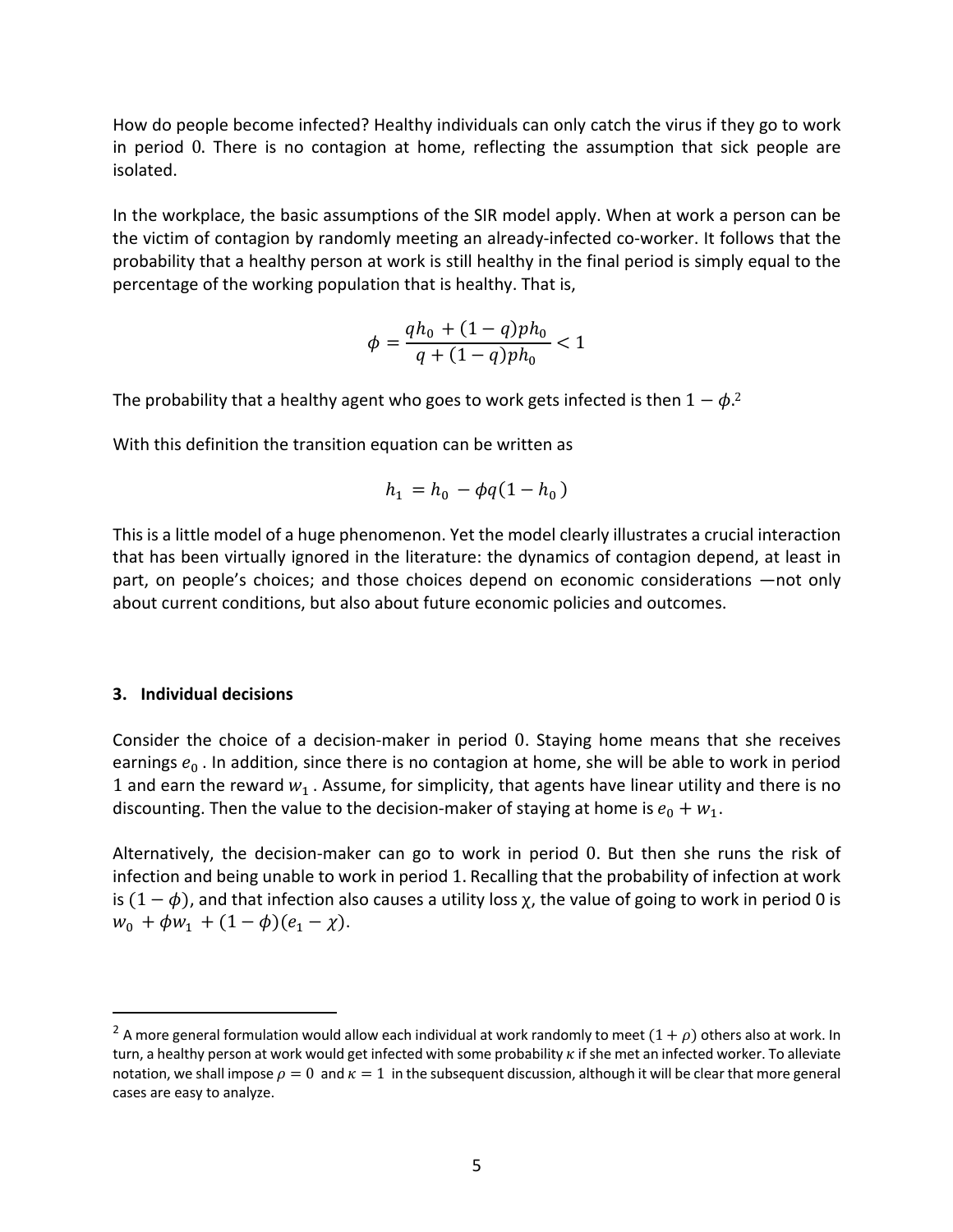Hence a decision-maker will go work today if  $w_0 + \phi w_1 + (1 - \phi)(e_1 - \chi)$  is greater than  $e_0$  +  $w_1$  or, equivalently, if

$$
w_0 - e_0 > (1 - \phi)(w_1 - e_1 + \chi)
$$

She will stay home if the opposite is true.

This inequality is crucial and establishes how individual agents choose their exposure to contagion depending on economic variables. Indeed, the inequality compares the current gain from going to work to the expected loss, the latter given by the probability of infection times the sum of two elements: foregone income and disutility in the case of infection.

A decision-maker's choice depends on a "double relative": today's value of working relative to staying at home, and tomorrow's overall welfare relative to today´s. in other words, both intratemporal and intertemporal considerations matter. This will be particularly important for our policy analysis.

Observe also that the decision-maker's choice depends on  $(1 - \phi)$ , the probability of infection at work. But, as we saw, that probability depends on how many decision-makers go to work. The final outcome is then determined by the equilibrium choices of all decision-makers.

#### **4. Equilibria**

An equilibrium is defined in the usual way. Given the linearity of the model, it is natural to start by asking whether there are equilibria with either  $p = 0$  or  $p = 1$ .

Consider  $p = 0$  first. In that case,  $\phi = h_0$ , reflecting the fact that if no decision-maker goes to work the probability of meeting a healthy agent in a random meeting is just equal to the frequency of the healthy in the initial working population. For this to be an equilibrium, a typical decision-maker must find it optimal to stay at home, which requires

$$
w_0 - e_0 < (1 - \phi)(w_1 - e_1 + \chi)
$$

or, with  $\phi = h_0$ ,

$$
\frac{w_0 - e_0}{w_1 - e_1 + \chi} < 1 - h_0
$$

Since the term on the RHS is always less than 1, an equilibrium in which all decision-makers stay at home exists in this model under some parameter conditions.

What are those conditions? Observe first that the LHS is smaller, and the preceding inequality less restrictive, if  $\chi$  is larger. This is only natural: if working outside the home can result in infection, decision-makers will choose to stay home if  $\chi$  is sufficiently large.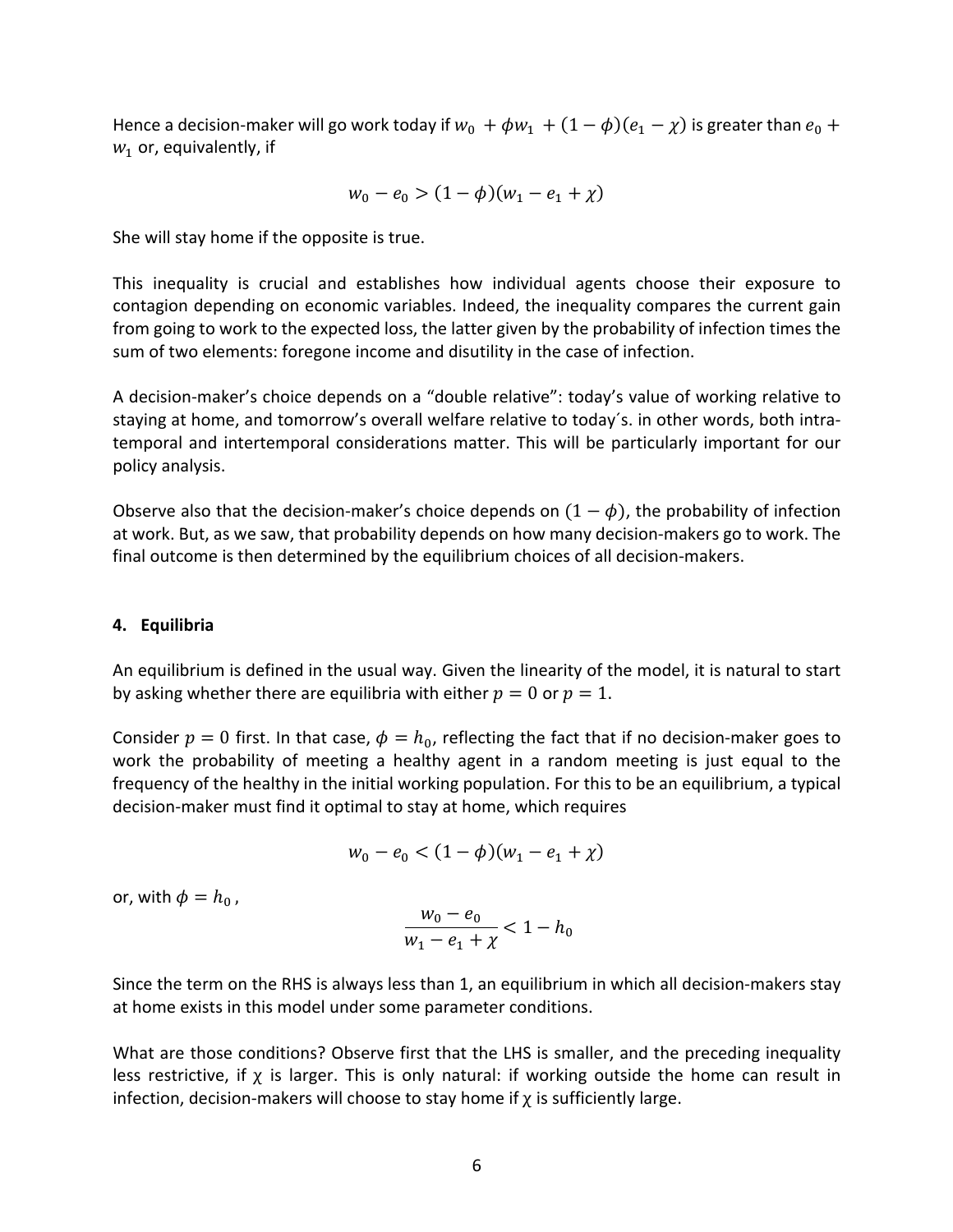Other factors are economic. The inequality is more likely to be satisfied if the relative cost of staying home today is small compared to the relative cost of staying home tomorrow. This is why the ratio on the LHS of the inequality increases with  $w_0 - e_0$  and falls with  $w_1 - e_1$ .

Finally, the inequality is less restrictive if  $h_0$  is small. In that case, the probability meeting an infected person at is large.

In an equilibrium with  $p = 0$ , the final number of infections is minimal. The transition equation for the share of healthy people becomes:

$$
h_1 = h_0 - q h_0 (1 - h_0)
$$

Note that this equation again has the SIR form, but now with  $\phi = h_0$ .<sup>3</sup>

While infections are lowest in an equilibrium with  $p = 0$ , the implications for production are ambiguous. In the first period the number of people at work is as small as it can be, so total output is minimized in that period. On the other hand, the number of available workers and, hence, total output in the second period are both maximized. We elaborate on the policy implications of this tradeoff in a later section.

Can there be an equilibrium with  $p = 1$ ? Analogous reasoning leads to the conclusion that the answer is yes if

$$
\frac{w_0 - e_0}{w_1 - e_1 + \chi} > 1 - \frac{h_0}{h_0 + q(1 - h_0)}
$$

The intuition is analogous as that of the case  $p = 0$ . But there is a key difference. In an equilibrium with  $p = 1$  each decision-maker's perception of the probability of infection if she goes to work is different than in an equilibrium with  $p = 0$ . This is because of the "contagion technology": the proportions of healthy versus and workers depend on how many decision-makers go to work.

The period-1 shares numbers of infected and healthy people are again given by equations of the SIR type. The healthy evolve according to  $h_1 = h_0 - \phi q (1 - h_0)$ , but in this case

$$
\phi = \frac{h_0}{q + (1 - q)h_0}
$$

<sup>&</sup>lt;sup>3</sup> In this equilibrium, advocates of the SIR model would claim that the model would have been "right" if only they had been able to pin down the correct  $\phi$  from past information. This is reminiscent of Lucas (1983), and also consistent with the current debate of shifting U.S. predictions for the impact of Coronavirus. See sections 8 and 9 for further discussion.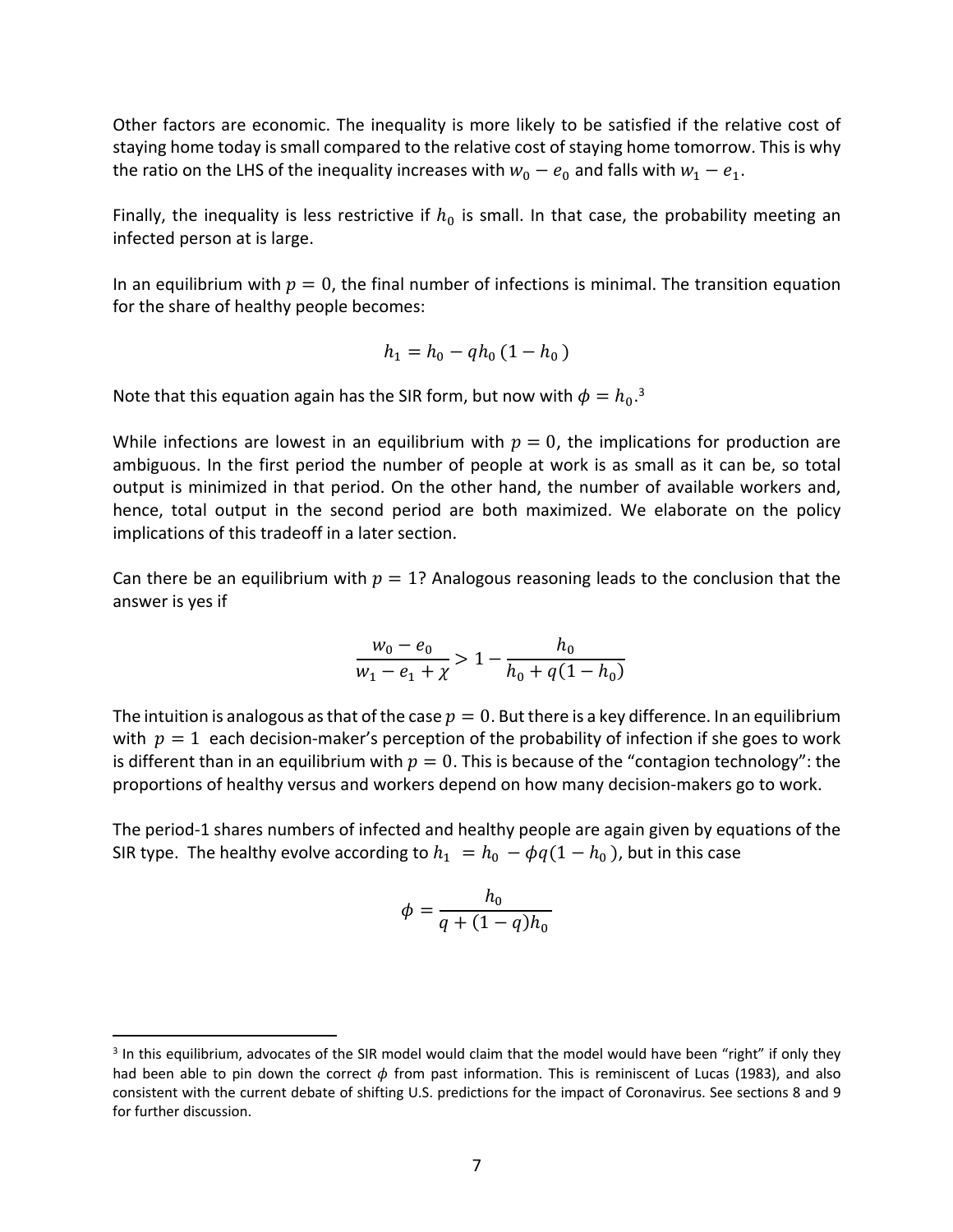which is smaller than the  $\phi$  in the  $p = 0$  equilibrium. This underscores the fact that the dynamics of contagion depend on economic factors. One of the important economic determinants is people's expectations about the future, which play no role in SIR-type models.

In fact, multiple self-fulfilling expectational equilibria can exist in our model. Given the analysis above, equilibria with  $p = 0$  and  $p = 1$  are feasible provided that

$$
(1-h_0)\left(\frac{q}{q+h_0(1-q)}\right) < \frac{w_0 - e_0}{w_1 - e_1 + \chi} < (1-h_0)
$$

The intuition is as follows. More people get infected with the virus if more decision-makers go to work instead of staying home. But if more decision-makers go to work and infection rates increase, the relative rewards of working relative to staying home change in favor of the former, inducing more decision-makers to work, even after taking into account the higher risk of getting sick. Conversely, if more people stay home, infection rates fall, and future economic conditions change so as to induce decision-makers to remain home. So there is strategic complementarity across decision-makers´ actions, and that can produce multiple equilibria.

We do not want to overemphasize here the possibility of those multiple expectational equilibria. But we do wish to underscore the crucial role of expectations in determining the dynamics of contagion. The speed of contagion is not only a public health issue: it is an economic issue as well.

The main and key implication so far is that there is a two way interaction between public health outcomes (and, as we will see, policies) and economic variables, including policies. That the interaction goes both ways turns out to be crucial to think about policy. But so far in the discussion the link has only been recognized in one direction: economists have largely taken the dynamics of the epidemics as an exogenous shock, and tried to tweak the policy response to attenuate social costs. Our analysis reveals that feedback in the other direction can also matter: economic policies influence the severity of the pandemic itself.

We expand on the policy analysis shortly. But before it is necessary to take a stand on what is socially desirable in this situation. We now turn to that issue.

## **5. Welfare implications**

Suppose that the social welfare function is nothing but the weighted average of individual welfare levels, with the weights provided by the shares of the population at work and at home. Therefore,

$$
W = [q + p(1 - q)h_0]w_0 + [(1 - q) - p(1 - q)h_0]e_0 + h_1w_1 - (1 - h_1)\chi
$$

Clearly, social welfare is a function of  $p$ , the share of people who go to work. Ask next which is the setting of  $p$  a benevolent planner would choose in order to maximize social welfare. Appendix 1 shows that the sign of the derivative of W with respect to p is the sign of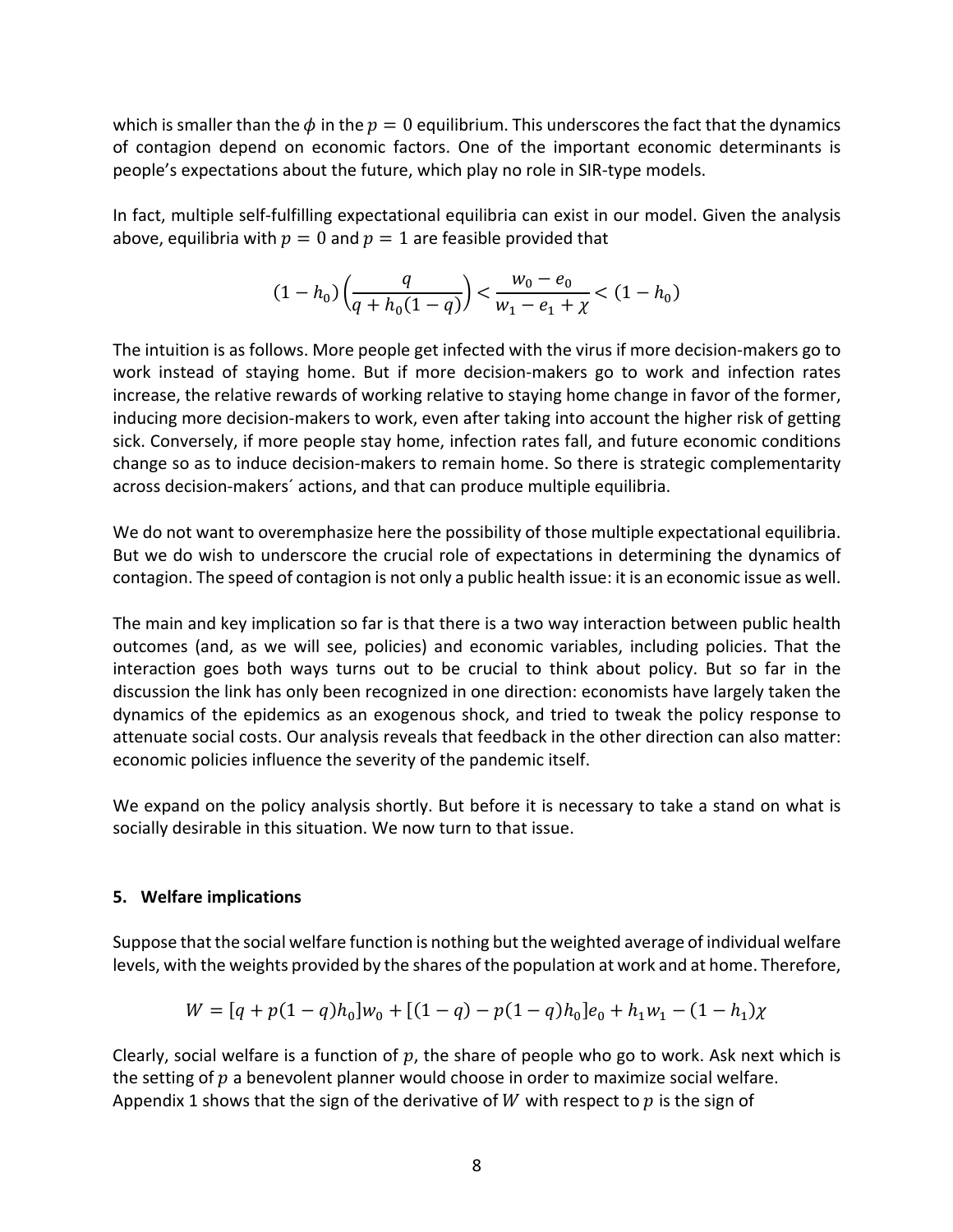$$
(w_0 - e_0) - (w_1 + \chi - e_1)(1 - \phi)^2
$$

So if  $(w_1 + \chi - e_1)$  is sufficiently large relative to  $(w_0 - e_0)$ , then social welfare is always decreasing in  $p$ . This is because having more people go to work has two effects that point in the same direction: it increases the human cost of infection and also cuts back on the number of people healthy who can go to work in the future, when  $(w_1 - e_1)$ , the gain from working relatively to staying at home, is large. In this case, there is no tradeoff between protecting lives and protecting livelihoods: keeping at home everyone who can be compelled to do so is clearly the better policy.

Conversely, if  $(w_1 + \chi - e_1)$  is small relative to  $(w_0 - e_0)$ , then staying at home has benefits but also costs, because it means foregoing the relatively large reward from working in period 0. In this case there is indeed a tension between protecting lives and protecting livelihoods.

Appendix 1 also shows that the second derivative of W with respect to  $p$  is always positive, meaning the social welfare function is convex, not concave, in the share of people to go to work. So there is no interior optimum. The choice for the benevolent planner is simply between  $p = 0$ (everyone stays home) or  $p = 1$  (everyone who can goes to work).

Which one is better? Appendix 2 shows that  $p = 0$  is preferred if

$$
\frac{w_0 - e_0}{w_1 - e_1 + \chi} < \gamma(1 - h_0)
$$

where

$$
\gamma = \frac{q(1 - h_0)}{h_0 + q(1 - h_0)} < 1
$$

By contrast, under decentralized decision-making the condition was

$$
\frac{w_0 - e_0}{w_1 - e_1 + \chi} < 1 - h_0
$$

Two conclusions strike the eye. The first is that the condition for the planner is not the same as for the individual. That is not surprising, given that there is an obvious externality: in deciding to go or not to work, individuals do not take into account the impact their own decisions have on the aggregate infection risk.

The second conclusion is more surprising: because the coefficient  $\gamma$  is smaller than one, the condition for  $p = 0$  to be optimal is more stringent for the planner than for the individual! Put differently,  $(w_1 + \chi - e_1)$  has to be larger relative to  $(w_0 - e_0)$  in the case of the planner. So individuals are more "conservative" (more inclined to stay home) than is socially optimal.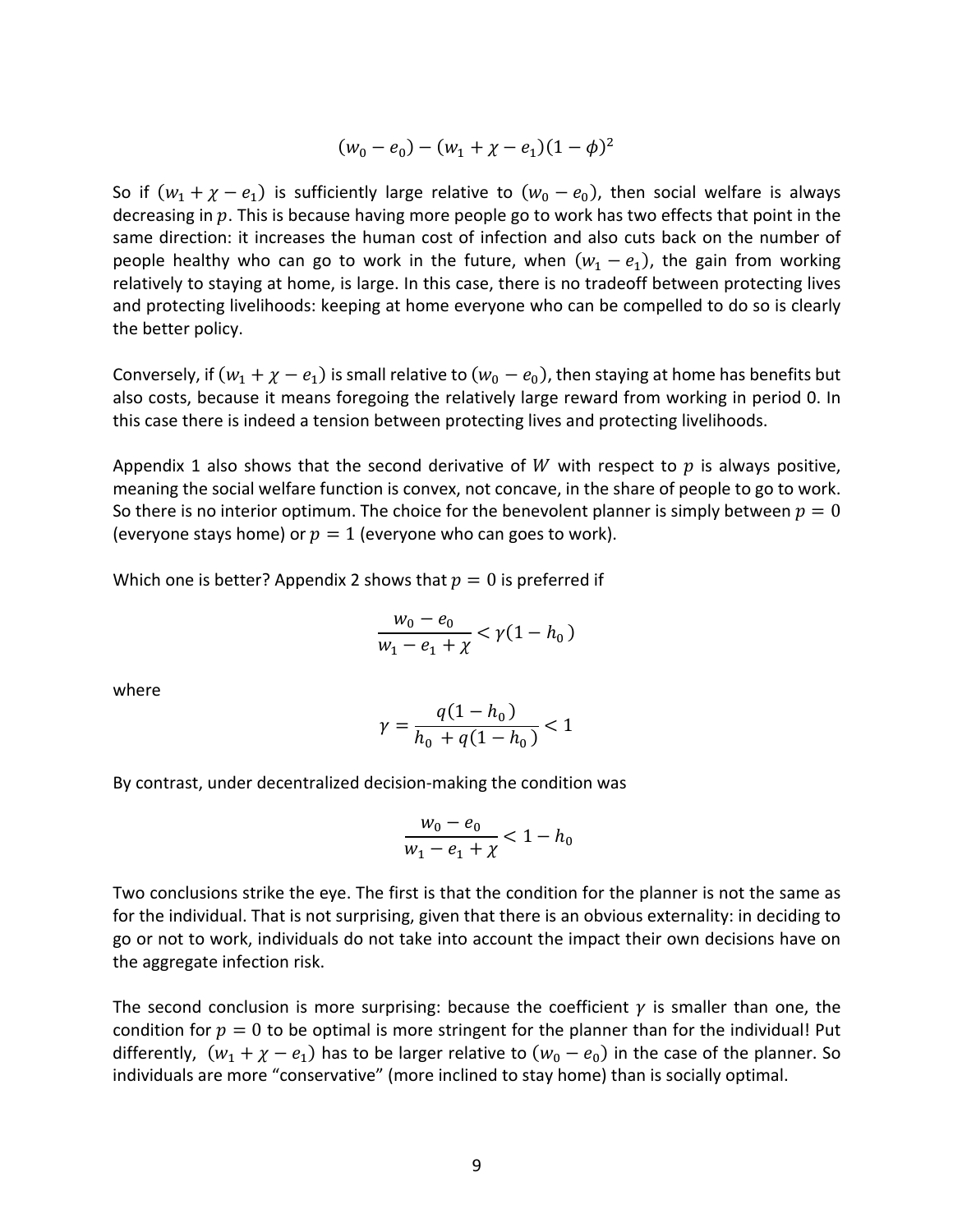Why is that so? Because the proportion of infected people is larger among decision-makers than among people "out there" in the workplace, and what decision-makers fail to internalize is that if they go to work, they actually help reduce —not enhance— the risk of contagion at work.

The practical implication is that society could end up locked down even in situations in which that is not socially desirable to do so. That may seem far-fetched but isn´t. Think of the UK, which initially tried to adopt a soft lockdown like the one Sweden has adopted, but soon gave up because of political pressure to "do more". Or think of Chile, where mayors are constantly pressuring the national government to impose a more stringent lockdown, in more regions of the country, than the government thinks is necessary or desirable.

The point may also be relevant when the time comes to lift lockdown policies. So far the focus has been on persuading people to stay home. But eventually governments will also have to persuade people to go back to work. The analysis here suggests that the second task may turn out to be anything but easy or straightforward.

We have postulated that the social welfare function is the weighted average of the ex post utility of the individual agents in the economy, which turns out to coincide with the expected welfare *ex ante* (that is, prior to the contagion period) of the representative individual. One can argue, however, that social welfare can be different from expected individual welfare for a number of reasons. So the social cost of infection could larger than the individual cost. One way to capture this possibility is to replace the parameter  $\chi$  in the previous social function W by some  $\hat{\chi} > \chi$ , with the gap  $\hat{\chi} - \chi$  capturing the discrepancy between the social and individual cost of infection.

With this change the analysis in this section remains the same except for one observation: if the social cost  $\hat{\gamma}$  is high enough, the social optimum entails minimizing the extent of contagion that is, setting  $p = 0$  no matter what. In the current debate it is often claimed that policy should aim to minimize the number of infections regardless of economic costs. Assuming a sufficiently large  $\hat{\chi}$  is one way to formalize and justify that belief.

## **6. Policies during the contagion phase**

Our model is extremely simple, but precisely because of that simplicity it helps identify and understand the implications of alternative policies —both of public health policies such as lockdowns and economic policies such as taxes and transfers.

Government policies require resources, which in turn have an alternative social value. To say something about desirable policies, one must take this alternative social value of resources into account. We do that in the following way.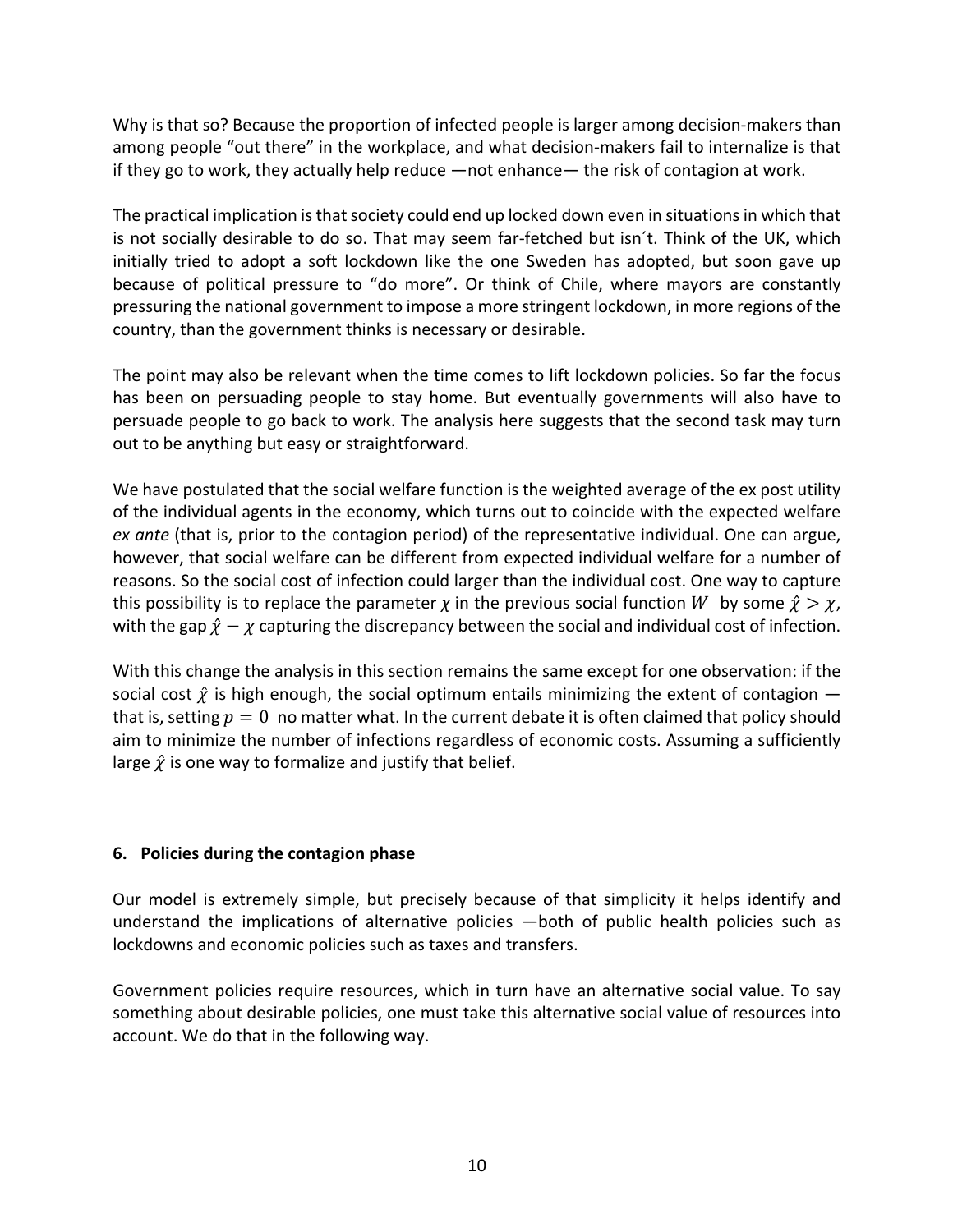Suppose the government that can impose taxes, make transfers and enact laws. Assume it can also provide a public good, which is purchased at the end of period 1 and has social utility value proportional to the amount spent. One can think of the public good as infrastructure, or international reserves, or the assets held in a sovereign wealth fund. Regardless of the precise interpretation, suppose that if the government invests  $i$  in the public good, all agents receive a utility bonus  $ai$ , where  $\alpha$  is a positive constant. The assumption that the marginal value of the public good is constant keeps the analysis that follows manageable.

As for public finance, assume that at  $t = 0$  the government has an initial endowment  $f > 0$ . Aside from transfers to households, the government has no other expenditures. It can borrow or lend at a zero interest rate (this is consistent with equilibrium because our assumptions ensure that private agents would in fact be willing to borrow and lend at a zero rate).

Imagine that in the absence of the virus the government would have imposed no taxes nor made any transfers. In that case, the size of the public good provided would be given by the size of the initial government reserve, so  $i = f$ . Utility for each person would be  $w_0 + w_1 + \alpha f$ .

Now consider what happens when the virus hits. As a benchmark, suppose that

$$
\frac{w_0}{w_1 + \chi} > 1 - h_0
$$

We showed earlier that under these parameter values the only equilibrium in the absence of government action is  $p = 1$  and therefore the highest possible rate of infection. In that case the virus causes expected utility to fall to

$$
[q(1 - h_0) + h_0]w_0 + h_1w_1 - \chi(1 - h_1) + \alpha f
$$

with

$$
h_1 = h_0 - \frac{qh_0(1 - h_0)}{q + (1 - q)h_0}
$$

The absence of government action implies two kinds of losses: fewer agents work in both periods and in the end there are  $(1 - h_1)$  infections, which inflict a direct utility loss  $\chi(1 - h_1)$ .

Now suppose instead that in response to the virus the government gives a transfer to people who stay at home in period 0. This means that the government makes  $e_0$  positive instead of zero. What is the impact? With a positive  $e_0$ , one might guess that expected utility would become

$$
[q(1-h_0) + h_0]w_0 + (1-q)(1-h_0)e_0 + h_1w_1 - \chi(1-h_1) + \alpha[f-(1-q)(1-h_0)e_0]
$$

with  $h_1$  defined as in the previous equation. This is a natural conjecture. With  $p = 1$ , a group of people of size  $(1 - q)(1 - h_0)$  would receive the transfer, which would have to be financed with an equivalent-size reduction in public good provision.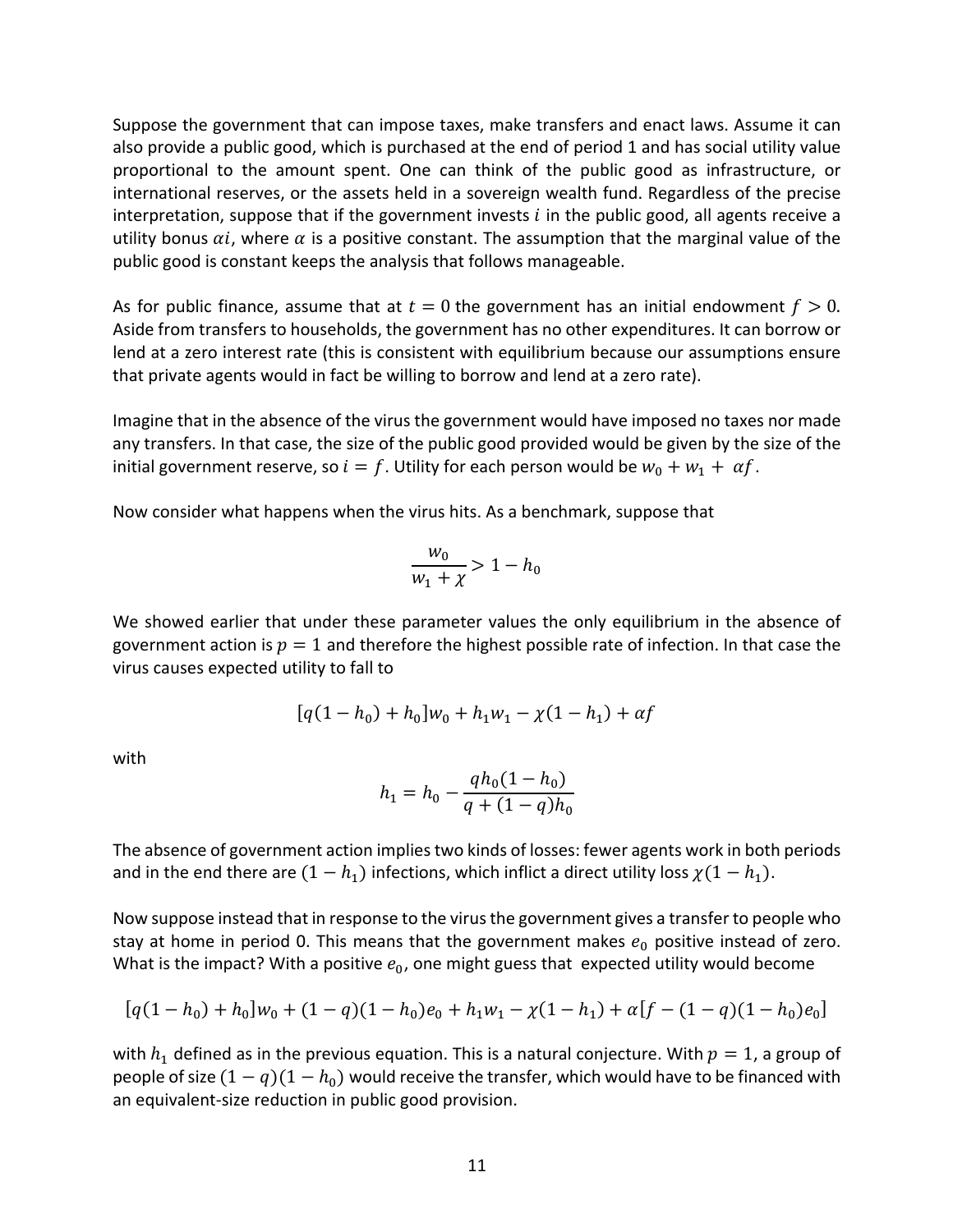Would this policy be welfare-improving? The expression above reveals it would be if and only if  $\alpha$ , the marginal value of the public good, is less than one. When  $\alpha > 1$  a positive  $e_0$  would not be justifiable, no matter how much direct pain and suffering the virus causes. Remarkably, this conclusion would follow independently of the values of  $w_0$ ,  $w_1$  and  $\chi$ .

The preceding analysis takes the dynamics of infection as "shock" to be confronted by economic policy. That is precisely what makes it wrong. It fails to acknowledge that  $e_0$  alters economic incentives for people to stay home and, in so doing, it can cut the severity of the infection shock.

In particular, suppose that  $e_0$  is chosen so that

$$
(1 - h_0) \left(\frac{q}{q + h_0(1 - q)}\right) > \frac{w_0 - e_0}{w_1 + \chi}
$$

Then, in equilibrium,  $p$  must fall to zero: no decision-makers go to work and expected utility is

$$
qw_0 + (1-q)e_0 + h_1w_1 - \chi(1-h_1) + \alpha[f-(1-q)e_0],
$$

where, in this case,

$$
h_1 = h_0 - q h_0 (1 - h_0)
$$

This last equation indicates that the number of infections falls to its lowest possible level.

Therefore, the correct analysis differs from the previous "incorrect" one by taking into account the changes that  $e_0$  induces on individual choices. It recognizes that a large enough  $e_0$  causes decision-makers to stay home. Total output changes: it falls in period 0 because fewer people go to work, and increases in period 1, because more people are healthy then. Last but certainly not least, the increase in  $h_1$  has the direct beneficial effect of reducing pain and suffering.

The total fiscal cost of transfers would be  $(1 - q)h_0e_0$ , with a direct utility impact of  $(1 - \alpha)(1 - q)h_0e_0$ . If  $\alpha < 1$  there is no tradeoff. But if  $\alpha > 1$  the policy has a direct utility cost, which has to be weighed against the indirect utility benefit caused by the change in behavior. The rewards for work  $w_0$  and  $w_1$  and the direct cost of infection  $\chi$  are important to evaluate overall welfare effects. Indeed, for a large enough  $\chi$ , it would be optimal to set a positive  $e_0$ .

The general point is that economic policies can have incentive effects on the individual decision problems about how much infection risk to take, which can induce agents to change their choices in a way that alters the dynamics of infection. Designing economic policy to deal with a pandemic must take this possibility into account, for it can alter the relative evaluation of alternative policies. At the same time, the potential change in behavior can provide opportunities to reduce the human cost of the crisis if measures are properly tailored.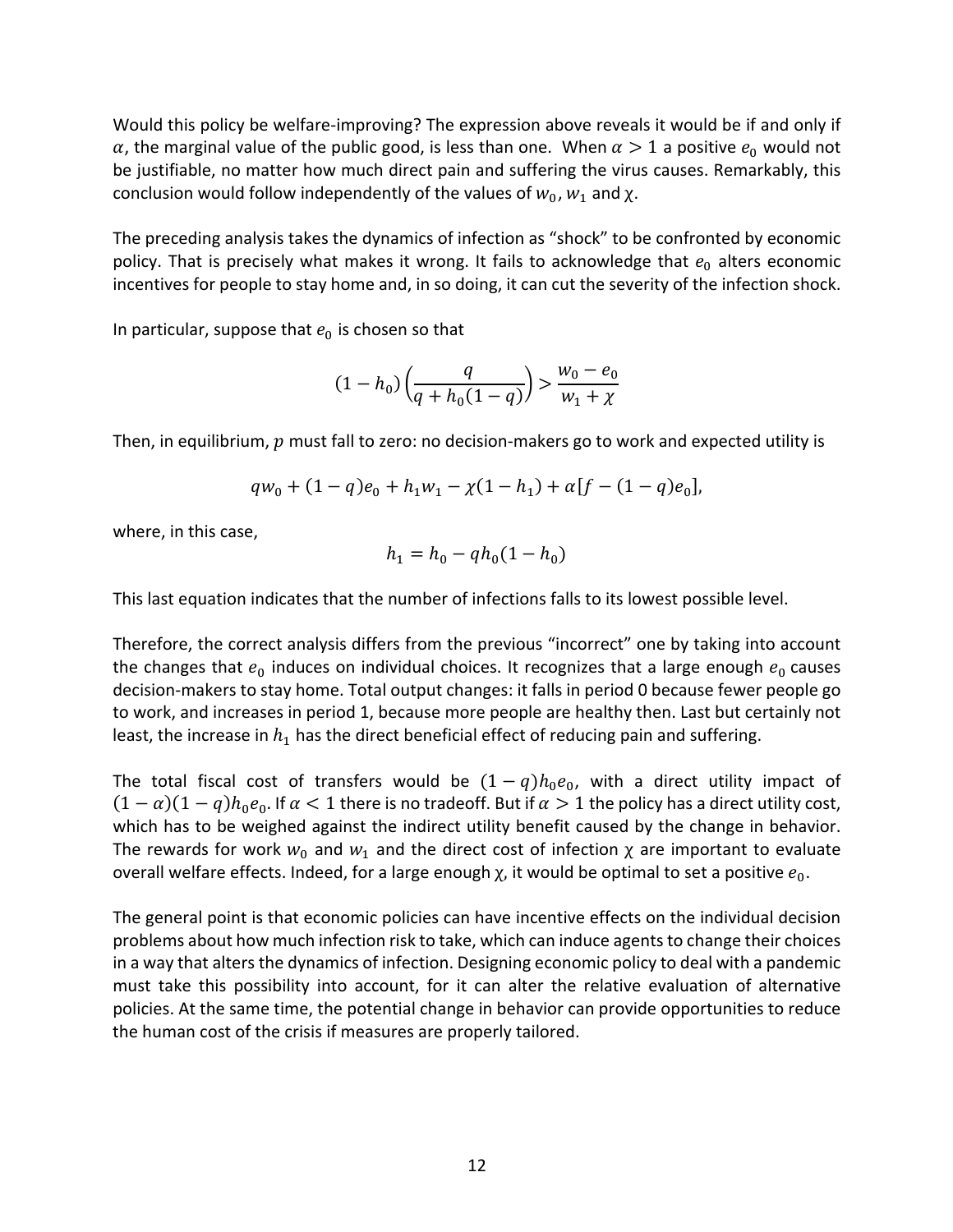Consider, for example, the impact of cash transfers. In our model, a general cash transfer in period 0 is simply a gift of some size, say  $\tau$ , to all agents. A moment's thought reveals that the transfer's impact on expected utility is just  $(1 - \alpha)\tau$ , the difference between the consumption value of the transfer to agents minus the value of the cost of the transfer (the reduction of the size of the public good  $i$ ). What about the impact on equilibrium infection rates? There is none, since a general cash transfer does not have any incentive effects: it increases the payoff of deciders by  $\tau$  regardless of whether they work or stay home.

In contrast, a policy of giving transfers to individuals that stay home in the initial period does have incentive effects, as we saw before. This is the traditional argument for targeted cash transfers, except that here "targeted" acquires a particular meaning: transfers are more effective if allocated to people who stay home, because in addition to compensating for lost income they reduce the relative reward of work and hence the risk of infection and the spread of the virus.

The same argument applies to expanded unemployment insurance benefits. If viewed simply as a way of propping up household consumption, the policy is imperfect in that it only reaches people who already had jobs. Our model reminds us that increased unemployment insurance benefits have an additional effect: they can induce workers to stay home. In fact,  $e_0$  could be interpreted as unemployment insurance.

So far we have asked how government can induce people to stay home by means of economic incentives. But "lockdown" policies can also be non-voluntary. Suppose that the government enforces a lockdown by imposing a penalty  $\pi$  on anyone found working during the contagion period. We can thing of  $\pi$  as a fine, jail time, or perhaps social sanction like public shame. In all these interpretations  $\pi$ , if paid in equilibrium, involves a deadweight loss.

A small  $\pi$  would not induce the low-infection equilibrium, but it is obvious that a large enough  $\pi$ would induce decision-makers to stay home, resulting in the low-infection equilibrium. If this equilibrium is preferred to the high-infection one, the lockdown has a beneficial effect.

But it can also result in a deadweight loss. If you interpret  $q$  in our model as the fraction of the population that must work during the contagion period (for instance, those workers perform essential functions), then the social deadweight loss of the lockdown is at least  $q\pi$ . In fact, it could be larger. If incentives to work are strong enough, then as many as  $q + (1 - q) p h_0$  could choose to pay the fine, in which case the deadweight loss would be  $\left[ q + (1 - q) p h_0 \right] \pi$ .

This suggests that lockdowns enforced by fines can be a very blunt way to slow the spread of the virus. But it also reveals a more subtle point: economic policies can make a lockdown more effective. To see this, suppose that the penalty  $\pi$  is too small in the sense that equilibrium would remain at  $p = 1$ . Clearly a sufficiently large increase in the period-1 transfer  $e_0$  would ensure that equilibrium shifts to  $p = 0$ . Hence the transfer would render the otherwise counterproductive lockdown effective at reducing infection. And the reverse also holds: a transfer  $e_0$  can be too small by itself to ensure the low infection equilibrium, but can attain that equilibrium if a lockdown policy is added. In other words, economic policy and health policy can be *complements*.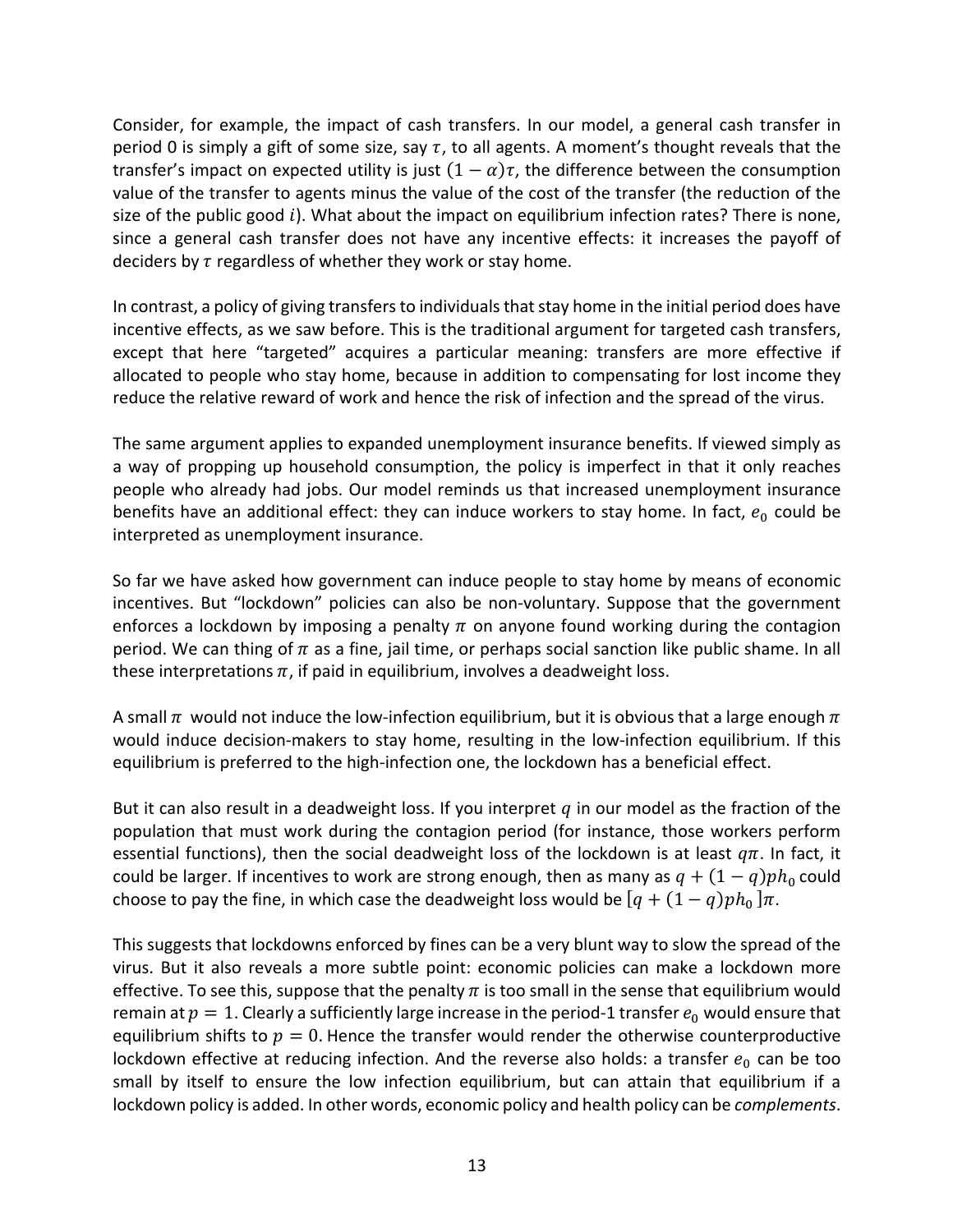#### **7. Contagion and expectations of policies during the recovery**

People's choices in period 0, and hence the dynamics of infections, depend not only by policies on that same period. They also depend on expectations about policies and economic outcomes in period 1. This is so because decision-makers face an intertemporal trade-off: working today, and earning more income than if staying home, puts them at risk of infection and not being able to work tomorrow. Hence their choice depends on policies that affect the relative reward to work tomorrow, and on  $w_1$ , the expected size of that reward.

For instance, consider a transfer of size  $\tau$  to people who work in period 1. If the transfer is large enough, in the sense that

$$
(1 - h_0) \left( \frac{q}{q + h_0(1 - q)} \right) > \frac{w_0}{w_1 + \tau + \chi'}
$$

then the high-contagion,  $p = 1$  equilibrium disappears and the only feasible outcome is the one with  $p = 0$ . Intuitively, expectations of a high reward to work in the final period increase the expected cost of infection, inducing the individual decision-maker to stay home.

We can think of the period 1 reward to work as resulting from expansionary macroeconomic policy in the recovery phase. For example, one could append to our simple economy a macroeconomic model. The government would have the ability to increase  $w_1$  by means of a fiscal expansion presumably financed by borrowing, implying a final fall in the size of the public good *i*. In such a situation, a fiscal expansion would work exactly as the  $\tau$  transfer just described.

If the low-infection equilibrium is socially preferred to the high-infection equilibrium, then there is a new argument in favor of expansionary policies during the recovery phase: such policies might be desirable not only because of their impact on output and wages during the infection phase, but also because they affect incentives and help lower the rate of infection, increasing the size of the workforce available during the recovery.

This argument is quite intuitive. People will be willing to be "locked down" and to forego income in the short run if they expect the initial sacrifice will have a payoff in terms of both reduced infection rates *and* higher chances for well-paid employment once the crisis begins to abate. But if people come to expect the economy will be in sorry shape and their own incomes will be low in the future, then it is quite possible they will feel compelled to go out and try to increase their earnings today. That, of course, will increase the rate of infection, lower  $h_0$  and reduce aggregate income tomorrow, thus ensuring the economy will indeed be in bad shape!

This line of reasoning suggests a second avenue for strategic complementarities and possible multiple equilibria in this model. So far we have treated  $w_1$ , the wage in the recovery phase, as exogenous and independent of the number of people who are healthy and able to work in period 1. But it could well that there are some economic activities that have fixed costs of operation, so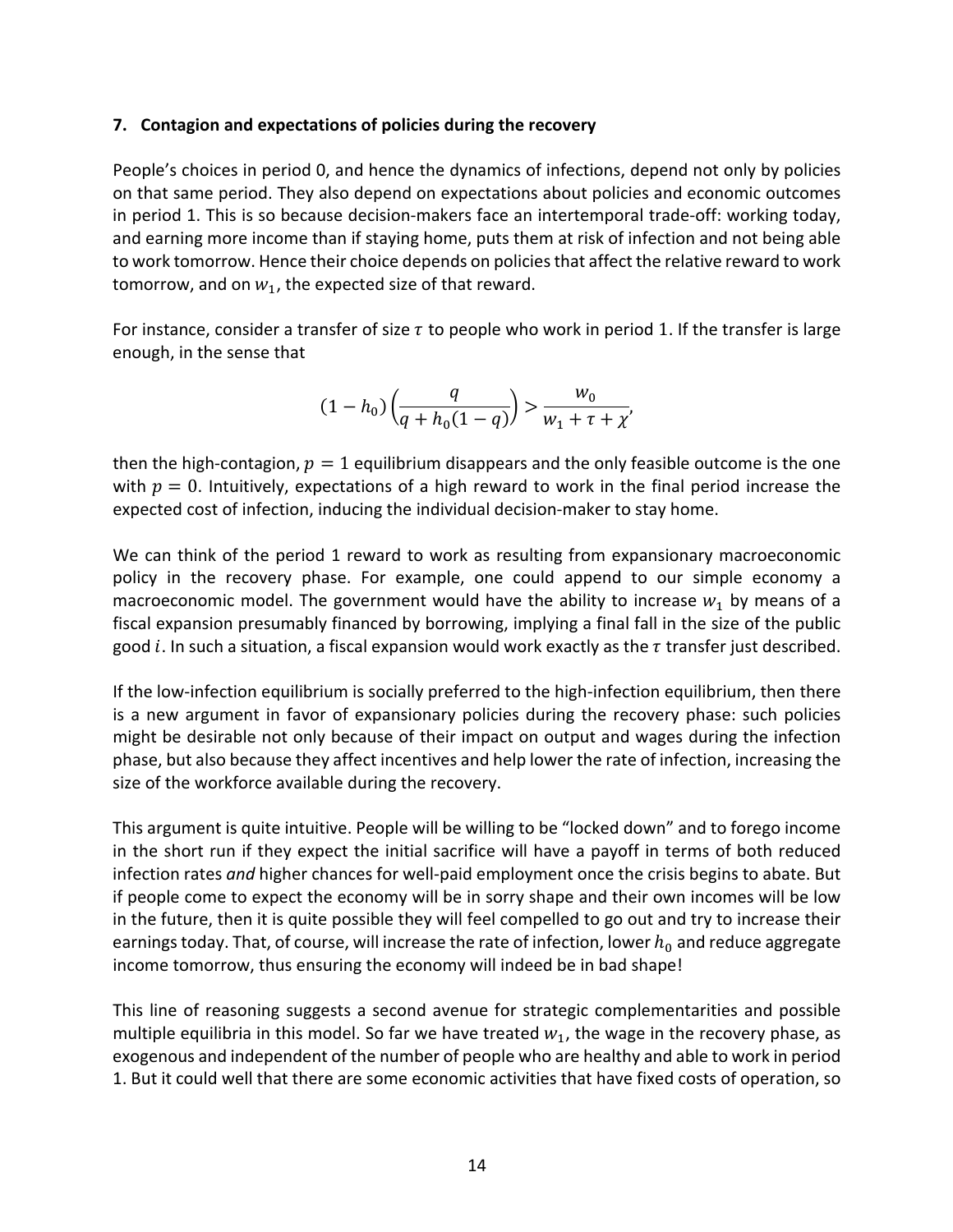that they need minimum numbers of workers and/or customers to restart. In that case the average wage could be increasing in  $h_1$ , the share of healthy people in period 1.

The rest of the story is easy to tell. If people expect a high monetary reward from being healthy and being able to work in the future, then they will be more likely to stay home and reduce the chance of infection today, enlarging the workforce tomorrow and making a buoyant economy possible. At the same time, the pickup in economic activity would increase government tax revenues, making it more feasible for the government to undertake expansionary policies and deliver another round of growth vitamins.

The lesson, then, is that people´s willingness to behave cautiously during the emergency depends crucially on expectations of what will happen to the economy and what government policies will be during the recovery phase. But before we get too excited at the prospect of self-confirming cycles of optimism and infection abatement, one warning: promises of future expansion may be time-inconsistent, and therefore less than fully credible.

This is clear in the case of  $\alpha > 1$ . Then, when the recovery phase arrives the government will have an incentive to reduce the size of any transfer  $\tau$  it may have previously promised: each unit saved in transfers would allow for a unit increase in the size of the public good, implying a net utility gain of  $(\alpha - 1)$ . Since at that point the final number of infected people has already been determined, a benevolent government would deliver smaller transfers than announced earlier. As we know full well from the literature on time inconsistency, government promises during the initial contagion phase would then be likely to be ignored, unless the government has some way to commit not to break those promises during the recovery phase.

So we conclude that policies expected for the recovery phase can have a significant influence on individual choices during the initial crisis phase and, consequently, on the dynamics of contagion and the spread of the virus. At the same time, for those policies to have an impact, they have to be announced in advance and be credible. This suggests that only governments with enough credibility, built via durable institutions or a history of honoring promises, can take advantage of this policy option and use it to diminish contagion and make progress against the pandemic.

## **8. Extensions and relation to existing work**

How general are our results? At some level, they are very general: they come from marrying the standard account of infection transmission with a minimal model of economic behavior that responds to incentives. And they follow from a very simple but intuitive principle: if economic policies can affect those incentives, then they can affect the transmission of disease. So our approach to policy should apply in any model where the dynamics of infection depend, at least to some degree, on individual economic choices.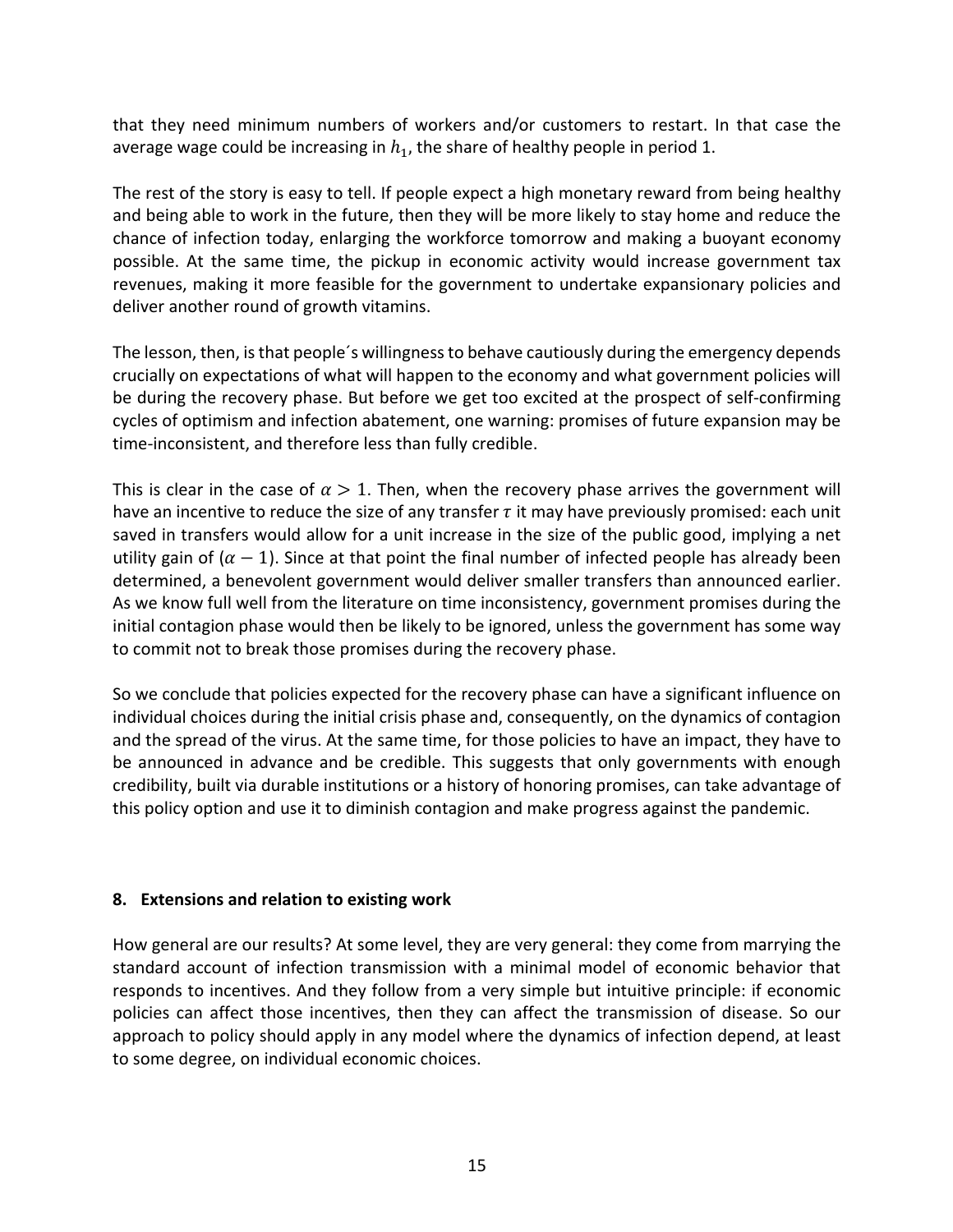While our main messages do not depend on the particulars of the model (which is why we endeavored to convey them in the simplest model we could think of), it is worth thinking about the role of different features of the model and how some of our more specific results may depend on them.

Many of our assumptions, such as the linearity of preferences or a fixed output per worker, should not be too hard to relax and are unlikely to change anything substantial in the analysis.

More fruitful is to examine the implications of changing the technology of infection, which is the more novel part of our model. We started by assuming that a share  $q$  of the population cannot be reached or tested, while the rest of the population can be. As a result, so-called decisionmakers are drawn from a set of people who know they have been infected. When those decisionmakers choose to go to work, they enlarge the share of healthy people in the workforce. That is why  $\phi$ , the probability of being infected at work, is increasing in p, the share of decision-makers who do work.

That specification is special in several ways. It implies that the share of decision-makers who are infected is less than the share of infected people "out there" in the workplace (or the street, the store, the public bus or the subway cart). That seems like a reasonable description of society in the early stages of spread of the virus, when many people are yet to be reached by authorities, informed of what is going on, and tested. But it also means that sending more decision-makers to work during the contagion period changes the proportions of healthy people versus infected ones in favor of the former. And while all decision-makers know themselves to be healthy, they do not internalize the impact of their individual choices on the aggregate probability of infection. This combination of features explains why there may be strategic complementarities, allowing for multiple equilibria and for the peculiar nature of externality effects.

We can ask, then, what happens if the parameter  $q$  falls. This is a particularly interesting question because a lower  $q$  is tantamount to an increase in the scale of testing, which Paul Romer and others have forcefully advocated.4 Leaving aside issues of feasibility and scalability of large-scale testing, what are the effects of that policy?

For any given  $p$ , in the model the effect of  $q$  on the probability that a decision-maker stays healthy is given by:

$$
\frac{\partial \phi}{\partial q} = -\frac{h_0 p (1 - h_0)}{[q + (1 - q) p h_0]^2} < 0
$$

So more testing means fewer chances of being infected and stronger incentives to go to work.

<sup>4</sup> See, for example, Romer and Garber (2020).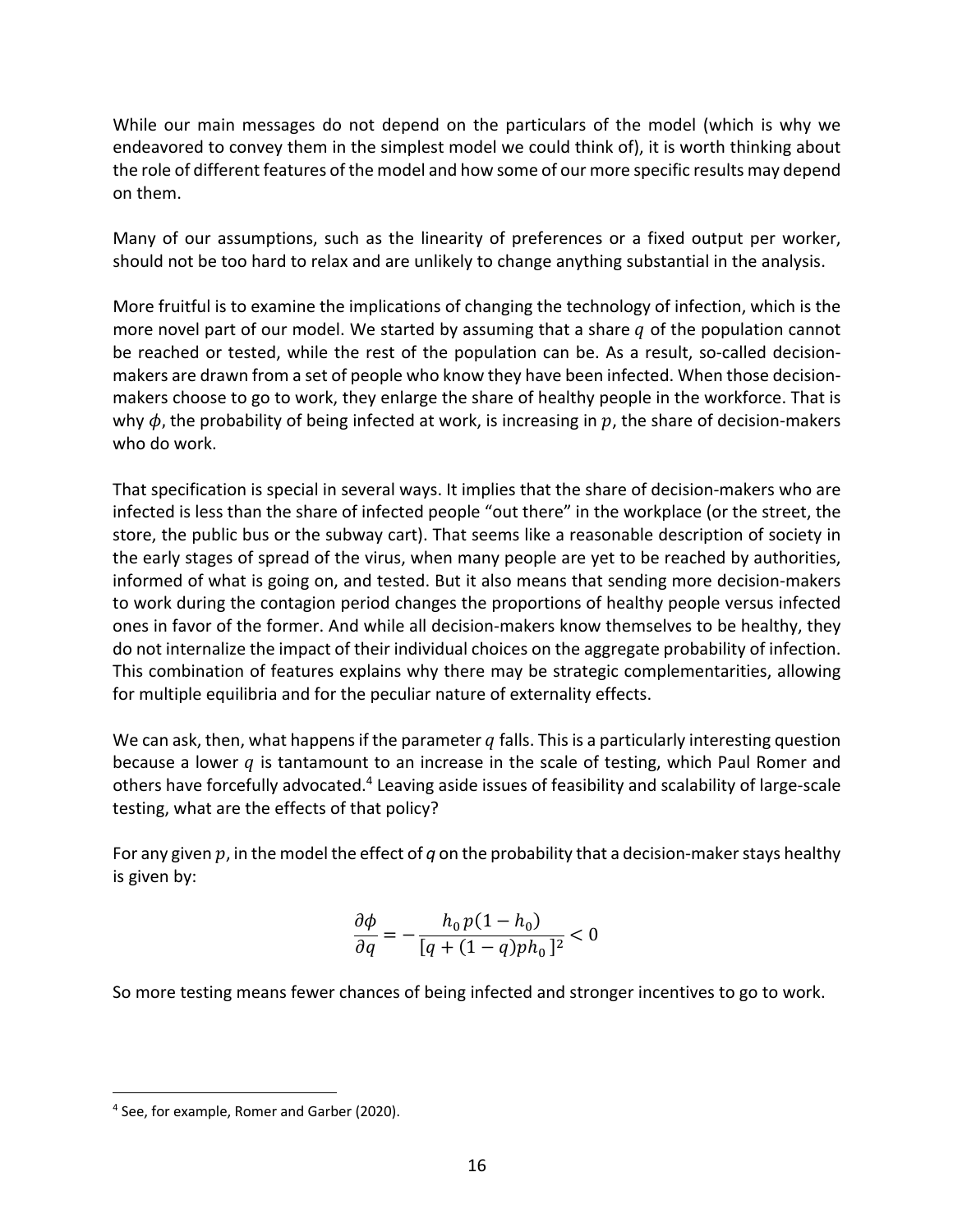Assume that the government attempts to induce decision-makers to stay home by giving them a transfer during the contagion period. Recall that the transfer would be always (that is, regardless of expectations) effective at attaining such objective only if

$$
(1-h_0)\left(\frac{q}{q+h_0(1-q)}\right) > \frac{w_0 - e_0}{w_1 + \chi}
$$

Clearly, the LHS is an increasing function of  $q$ .

Therefore, in the presence of more testing, the transfer necessary to keep people home is larger! This may seem surprising but is not: if it is now less risky to go to work, people will demand a larger compensation to stay home.

So large-scale testing is not without wrinkles. Or, to put it differently, to the direct logistical costs of testing millions of people every few days one should add the higher indirect cost of compensating them, once they have been tested, to make sure they do not go to work.

An extension would need to place the extent of testing at the center of our model. For instance, different shares could be tested within the  $q$ -population that must always go to work and the  $(1 - q)$  population that can choose whether to do so. That could reverse the nature of the externality at work, and cause equilibrium behavior to be excessively risk-taking.

Observe also that we have assumed that, after testing, individuals not only learn if they are infected or not, but also forced to stay home if they turn out to be sick. In the parlance of Romer and others, we have assumed a "testing-cum-isolation" policy. But one could also ask what would happen if there is random testing but no isolation requirement. This may be a realistic alternative.

In our model analyzing a testing-without-isolation policy would require asking what would happen if infected individuals had the choice of working or staying at home in the initial period. Presumably the answer would depend on assumptions about how the rewards from working are affected by sickness —in a plausible case,  $w_t$  would be lower for infected people. This extension may be worth pursuing, but falls outside the main focus of our paper.

Likewise, we have assumed that individuals are *ex ante* identical. A straightforward extension of our model could allow for *ex ante* health heterogeneity. We assumed so far that at work a healthy person gets infected with probability one if she meets an infected coworker. Instead one could assume that the probability is given by some idiosyncratic parameter  $\theta$ , where  $\theta$  has a nondegenerate distribution in the population. This would capture the fact that people have different degrees of susceptibility to contagion, perhaps because of age.

An educated conjecture is that appropriate assumptions about the distribution of  $\theta$  would introduce enough smoothness into the model so that equilibria other than the extreme  $p = 0$ and  $p = 1$  would appear. An interior equilibrium, with  $0 < p < 1$ , would have the appealing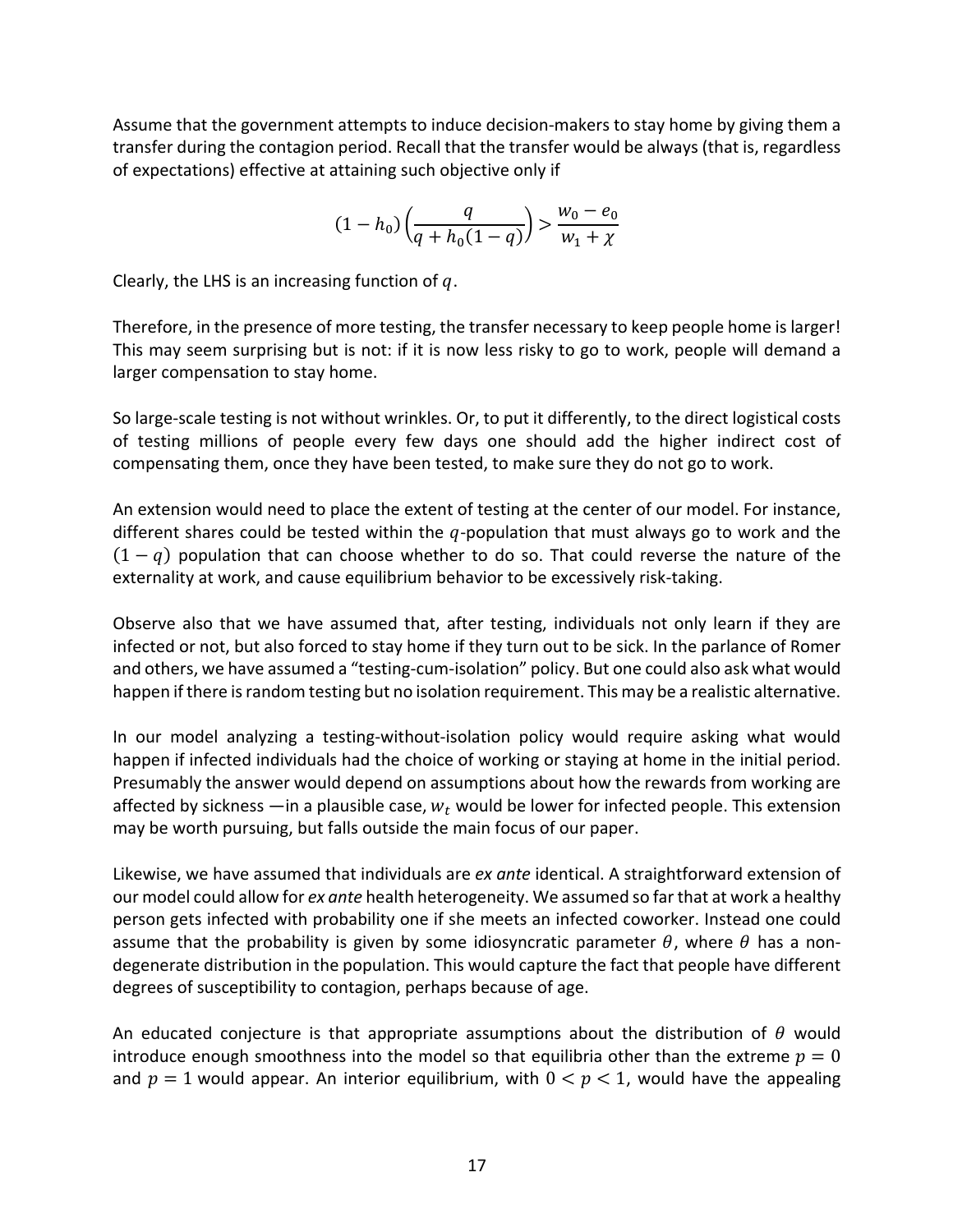property that only *ex-ante* healthier decision-makers (that is, those with  $\theta$  greater than a certain threshold, if higher  $\theta$  corresponds to lower probability of infection) would work.

Guessing other consequences of this extension is more hazardous. It is not obvious, for instance, that multiple equilibria would disappear; on the contrary, equilibria could become even more abundant. These questions offer promising avenues for future research.

Clearly many other extensions are imaginable, and one could endlessly conjure alternative formulations and their implications. To a large extent this is the case because the literature on the economics of pandemics is in its very early infancy. So rather than speculating further on variations of the model, it seems more fruitful at this point to clarify how our paper contributes to the related literature.

Our paper is most closely related to the very recent papers on macroeconomic policy responses to the Covid-19 crisis. Prominent examples are Fornaro and Wolf (2020), Faria e Castro (2020), and Jorda, Singh and Taylor (2020). These and other papers attempt to characterize the dynamics of the economy under alternative macroeconomic policies in an infinite-horizon setting. But they all take the dynamics of the Covid-19 pandemic as exogenously given.

Fornaro and Wolf (2020) argue that the pandemic can be seen as an adverse shock to productivity growth, while in Faria e Castro (2020) pandemics are tantamount to preference shocks. By contrast, our model has only two periods and is much less ambitious in terms of dynamics, but it does characterize the dependence of contagion on individual economic decisions. And, to the extent that individual decisions depend on current and future policy, the evolution of the pandemic can be influenced by policy. In this sense, modeling the impact of Covid-19 as exogenously given shocks potentially leads to invalid policy analyses. But the quantitative significance of this shortcoming remains, of course, an empirical issue.

Two recent papers include a channel for policy to influence virus dynamics though its impact on the decisions of individuals: Eichenbaum, Rebelo and Trabandt (2020); Jones, Phillipon, and Venkateswaran (2020).<sup>5</sup> They all develop dynamic models where a virus hits the economy and contagion follows SIR-type dynamics. Moreover, the SIR equations are assumed to depend on economic activities such as consumption and hours worked. As in our analysis, individual agents understand that their consumption and labor supply choices have implications for their exposure to contagion.

But there are several differences between those three papers and ours. The main focus of Eichenbaum et al. and Jones et al., for instance, is on describing and quantifying dynamic implications, while our goal is to clarify and explore the channels through which policy can affect behavior and therefore the transmission of infection.

<sup>&</sup>lt;sup>5</sup> See also Kaplan, Moll and Violante (2020).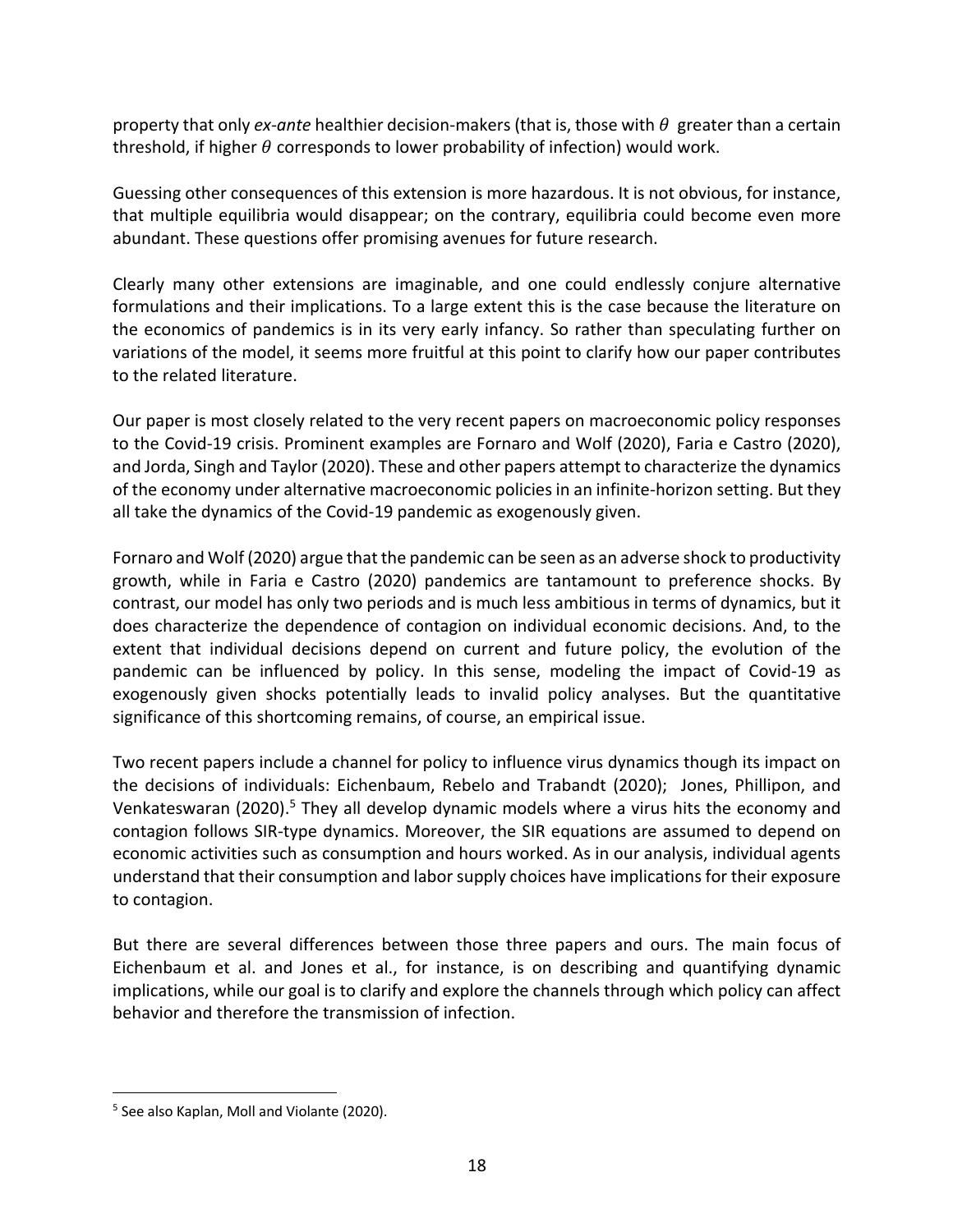Perhaps most consequential for the study of policy are differences in the specific way economic activity affects contagion. Eichenbaum et al. and Jones et al. both assume that contagion increases with the levels of aggregate consumption and production. They do not provide a microeconomic justification for that assumption, but simply take it as a reduced form.

In contrast, our paper provides an explicit environment where SIR-type dynamics emerge endogenously. This difference turns out to matterfor several results. For example, in Eichenbaum et al. and Jones et al., increasing consumption taxes during the contagion phase of a pandemic would reduce infections, which is an argument in favor of such a policy. In our model, consumption taxes have no impact on individual choice and therefore no effects on contagion dynamics.

The gravity of the Covid-19 epidemic has motivated a myriad of policy related studies and proposals. An influential collection is Baldwin and Weder di Mauro (2020). Loayza and Pennings (2020) provide a useful overview of policy issues, with emphasis on developing countries. Gourinchas (2020) discusses the need to coordinate economic responses and health policy, but he does not provide a formal analysis.

Macroeconomics *aficionados* will recognize a close connection between our analysis and the influential Lucas (1983) critique of econometric policy evaluation. For a given set of economic and health policies, any equilibrium of our model implies that infection dynamics are similar to those of the SIR model, whose parameters are a function of "deeper" underlying aspects of the environment, including the given policies. An implication is then that the SIR parameters must change if policies change. That implication is not simply a theoretical curiosity. Rather, it can be critical for policy analysis.

Lucas argued that macroeconomic policy based on reduced form econometric equations, especially the Phillips Curve, was unsound, because the parameters of those equations would shift as people changed behavior in response to policy. Strikingly, he showed that this would be the case even if the predictive power of the econometric equations, estimated from data from previous episodes, was strong: the equations would become unstable and the parameters change in undefined ways when new policies were implemented. Substitute "reduced form econometric equations" for "SIR equations" and the Lucas Critique applies with force to the current situation. This is one key takeaway from our paper.

## **9. Final remarks**

The success or failure of public policies to fight the pandemic will depend on whether those policies induce socially-desirable patterns of behavior among ordinary citizens. And how people choose to behave in turn depends on a myriad of factors, including not only expectations of future policies, but also expectations of how other people will respond to those policies.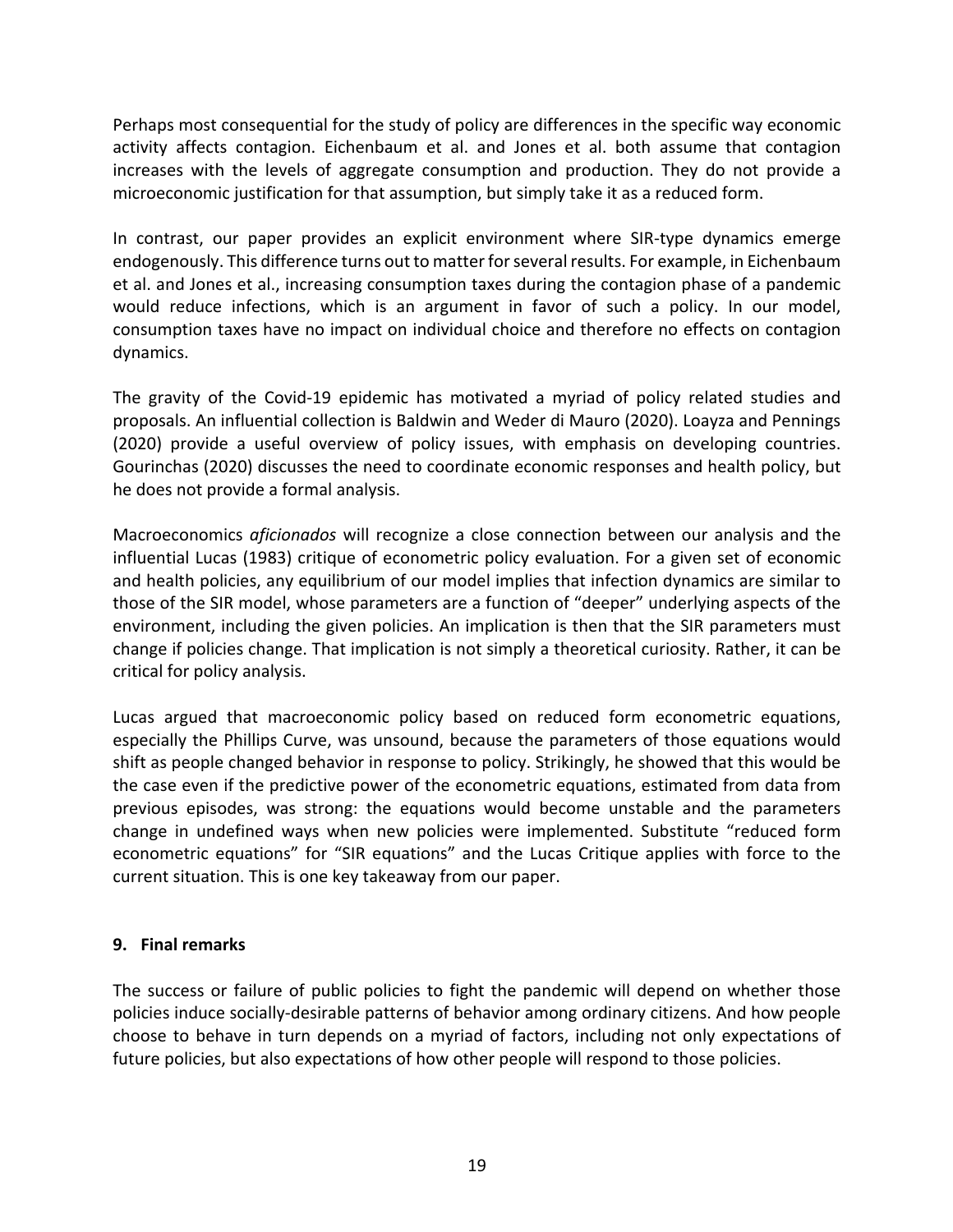This paper provides a minimal model to understand the feedback loops involving economics, public health and expectations. One lesson is that is easy for things to go frightfully wrong. If people come to be pessimistic —for instance, about the extent of contagion or the future health of the economy— they can react in ways that will make that pessimism self-fulfilling.

But another lesson is that there are policies that can potentially avoid those pitfalls. This paper has studied and characterized some of those policies in a minimal setting. Doing so in a richer environment, where the quantitative aspects of those policies can be explored more fully, is clearly a priority for future research.

We claim that economic policy can change the dynamics of contagion via its impact on incentives. How important is that link likely to be in practice? Several aspects of the current crisis suggest it can be quite important indeed.

Look at the massive change in recent projections of Covid-19 deaths in the United States. As recently as the end of March, the Trump administration was publicly projecting virus-related deaths between 100,000 and 240,000 by the end of the U.S. Summer. Less than two weeks later, the official estimate came down to just 60,000. This much-lower number is comparable to the usual number of deaths caused by influenza every year.

What explains the astonishingly large and sudden change in the official estimates? According to health officials and commentary by public health experts, the previous dire predictions assumed low compliance rates with lockdown and social distancing measures. That assumption turned out to be wrong: compliance by the U.S. population has been much better than expected, and that accounts for the bulk of the change in death estimates.<sup>6</sup>

This is, of course, excellent news. By now it should be obvious that whether or not people adhere to instructions to stay at home is crucial for the number of deaths from the virus. It is less obvious that those individual decisions are likely to influenced by economic factors and policy incentives. In fighting the pandemic, policymakers and economists will be well served by remembering that fact and its implications.

<sup>&</sup>lt;sup>6</sup> This is an ongoing debate that has been widely reported by the press. See, for example, "US Coronavirus Predictions Have Shifted. Here is Why", CNN.com, April 9 2020.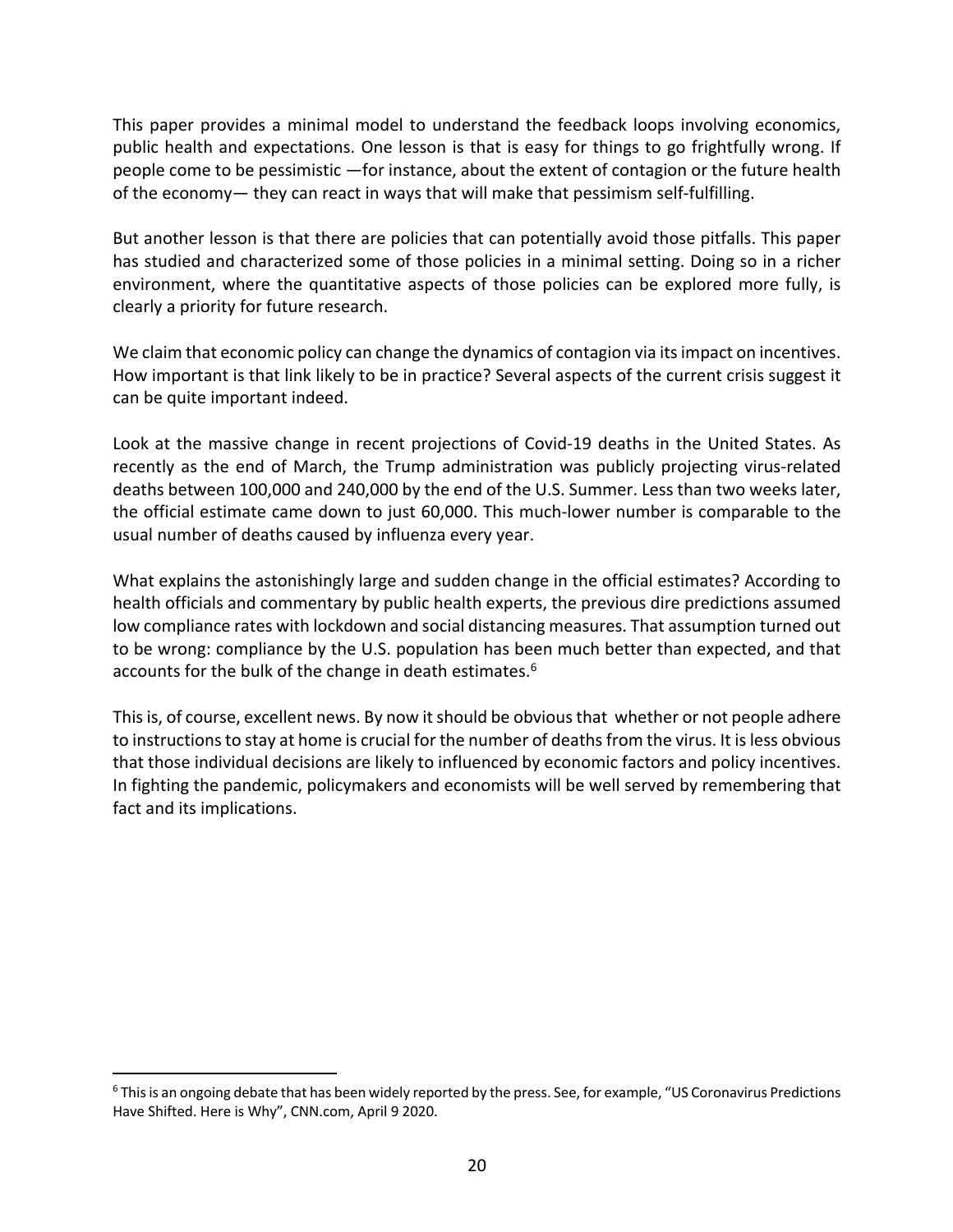#### **References**

Baldwin, R. and B. Weder di Mauro, editors, *Economics in the Time of COVID-19*, CEPR Press, 2020.

Eichenbaum, M., S. Rebelo and M. Trabandt, "The Macroeconomics of a Pandemic". NBER Working Paper 26882, Revised April 2020.

Faria e Castro, M., "Fiscal Policy During a Pandemic". Working Paper 2020-006, Federal Reserve Bank of Saint Louis, March 2020.

Fornaro, L. and M. Wolf, "Covid-19 Coronavirus and Macroeconomic Policy". Technical Report, CEPR, March 2020.

Gourinchas, P.O., "Flattening the Curve of Infection and the Curve of Recession at the Same Time", *Foreign Affairs* (Web Edition), March 26 2020

Jones, C., T. Philippon and V. Venkateswaran, "Optimal Mitigation Policies in a Pandemic: Social Distancing and Working from Home". Manuscript, NYU, April 6, 2020.

Jorda, O., S. Singh, and A. Taylor, "Longer Run Economic Consequences of Pandemics". Working paper 2020-09, Federal Reserve Bank of San Francisco, 2020.

Kaplan, G., B. Moll and G. Violante, "Pandemics According to HANK". Powerpoint presentation, LSE, 31 March 2020.

Kermack, W. O. and McKendrick, A. G. "A Contribution to the Mathematical Theory of Epidemics". *Proceedings of the Royal Society A*. 115 (772), 1927.

Loayza, N. and S. Pennings, "Macroeconomic Policy in the Time of COVID-19: A Primer for Developing Countries". Research and Policy Briefs Number 28, World Bank Malaysia Hub, March 2020.

Romer, P. and A. Garber, "Will Our Economy Die From Coronavirus?", *The New York Times*, March 23 2020.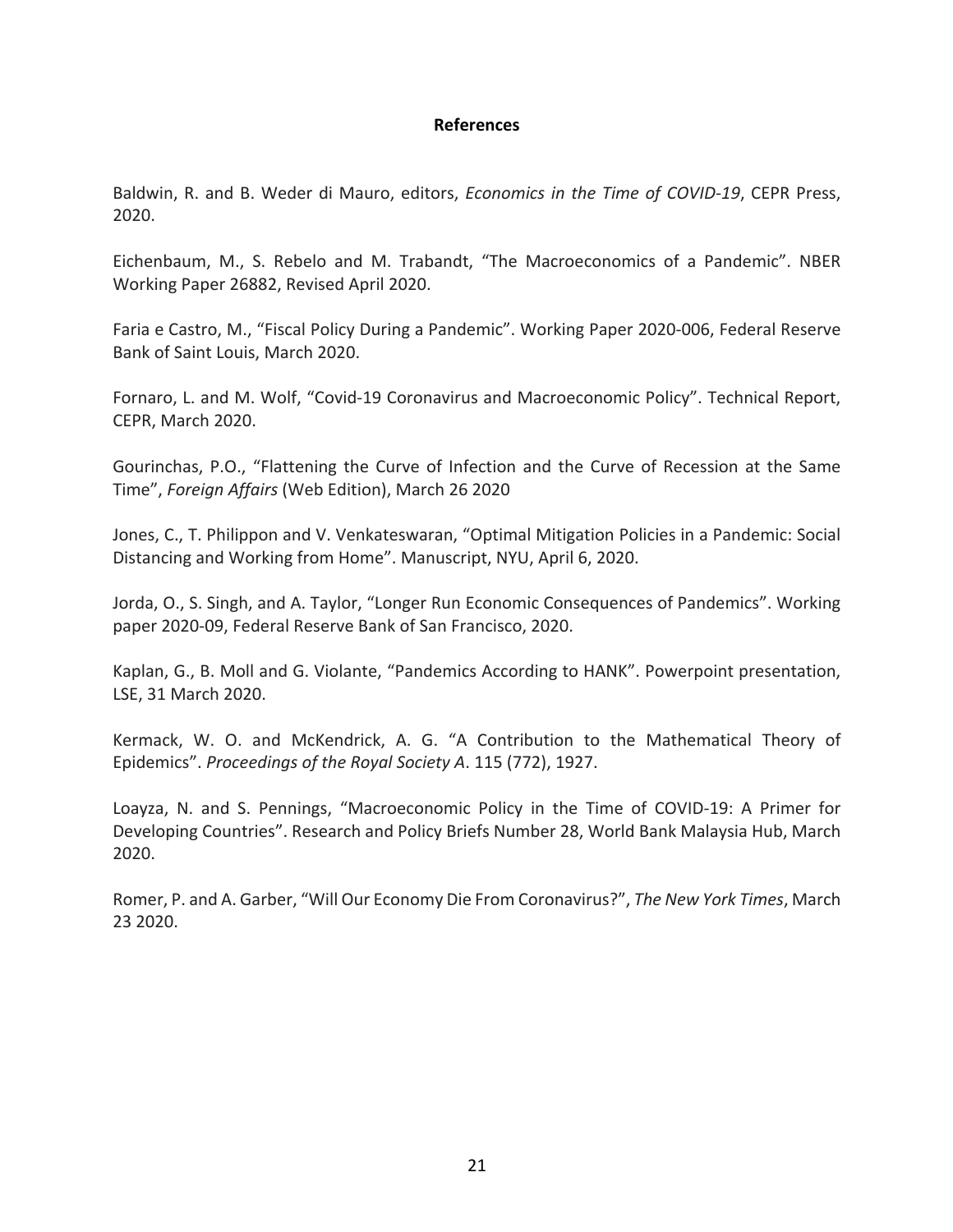### **Appendix 1**

Welfare is

$$
W = [q + p(1 - q)h_0]w_0 + [(1 - q) - p(1 - q)h_0]e_0 + h_1(w_1 + \chi) - (1 - h_0)\chi
$$

Using the transition equation GDP can be written as

$$
W = e_0 + e_1 + [q + p(1 - q)h_0](w_0 - e_0) + [h_0 - \phi q(1 - h_0)](w_1 + \chi - e_1) - (1 - h_0)\chi
$$

It follows that

$$
\frac{\partial W}{\partial p} = (1 - q)h_0(w_0 - e_0) - q(1 - h_0)(w_1 + \chi - e_1)\frac{\partial \phi}{\partial p}
$$

which, substituting in the value of  $\frac{\partial \phi}{\partial p}$ , becomes

$$
\frac{\partial y}{\partial p} = (1 - q)h_0[(w_0 - e_0) - (w_1 + \chi - e_1)(1 - \phi)^2]
$$

So  $W$  can be either increasing or decreasing in  $p$ .

Notice also that

$$
\frac{\partial^2 y}{\partial p^2} = 2(1 - q)h_0(w_1 + \chi - e_1)(1 - \phi)\frac{\partial \phi}{\partial p}
$$

$$
\frac{\partial^2 y}{\partial p^2} = \frac{2(w_1 + \chi - e_1)(1 - q)^2h_0^2(1 - \phi)^3}{q(1 - h_0)} > 0
$$

So if  $(w_1 + \chi - e_1)$  is sufficiently large relative to  $(w_0 - e_0)$ , W is a U-shaped function of p, with a minimum at 4

$$
\phi = 1 - \left(\frac{w_0 - e_0}{w_1 + \chi - e_1}\right)^{\frac{1}{2}}
$$

Finally, note that

$$
y(p = 0) = qw_0 + h_0 \left[1 - q(1 - h_0)\right] w_1
$$

$$
y(p = 1) = \left[q + (1 - q)h_0\right] w_0 + h_0 \left[\frac{h_0}{h_0 + q(1 - h_0)}\right] w_1
$$